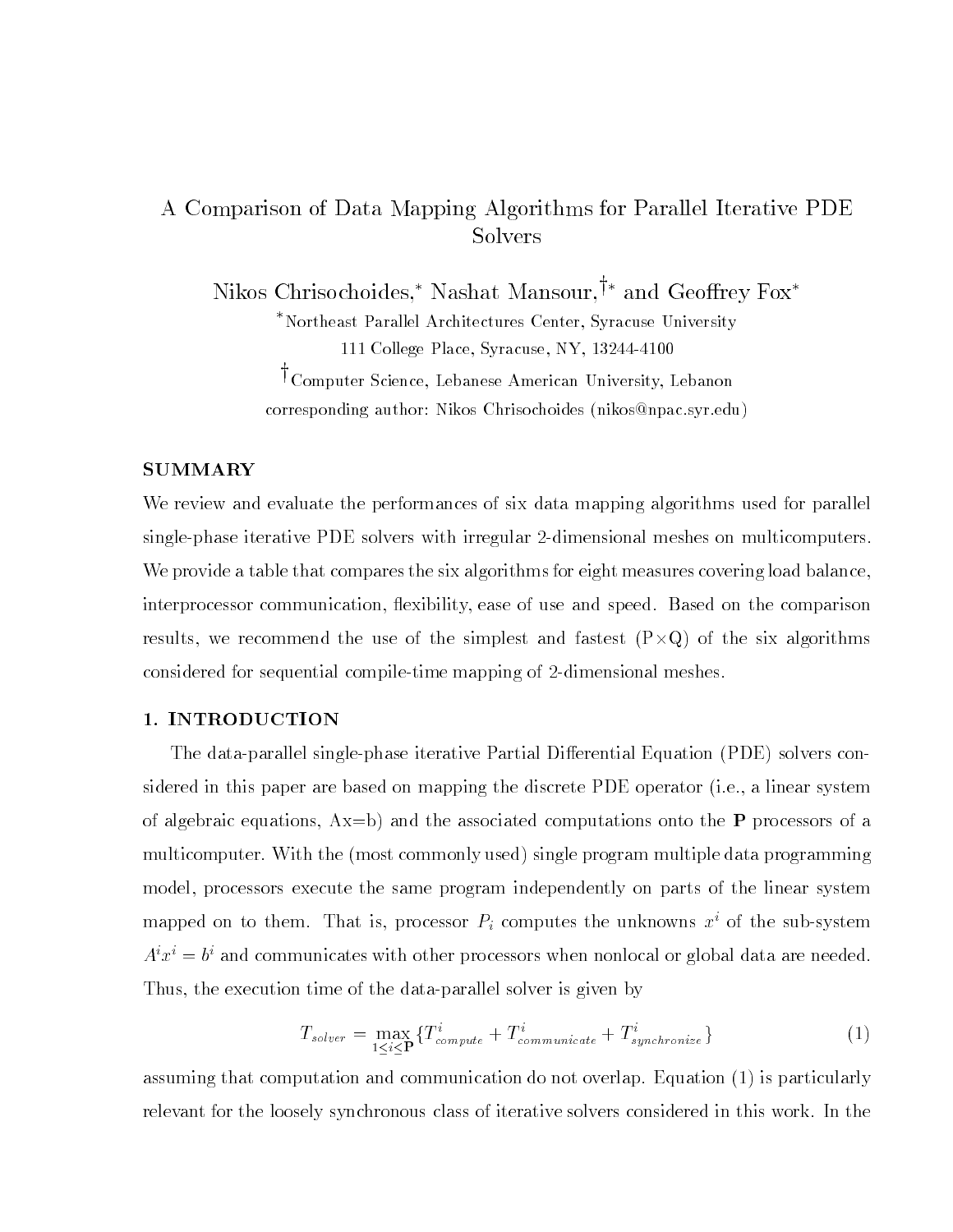loosely synchronous model, computations are carried out in phases. Each phase consists of computations on the local subproblem followed by interprocessor communication for nonlocal data [FJL88], [Fox91].

For parallel iterative PDE solvers, the data mapping problem can be formulated at two levels : (i) the discrete geometrical data structures (element-meshes or tensor-grids) associated with the PDE domain and (ii) the linear system of algebraic equations associated with some discretization of the PDE equations. In this paper we evaluate data mapping strategies based on geometrical data structures [Chr93]. These strategies are based on partitioning the  $m_{\rm B}$  depresenting the PDE domain and allocating the resultant submeshes to the multicomputer processors. The partitioning results in splitting the discrete equations associated with the mesh nodes and their interfaces. Figure 1 describes such a partitioning.



Figure 1: The components of the partitioned discrete PDE problem based on the splitting of the mesh  $D^h$  used numerically.

The minimization of the execution time,  $T_{solver}$ , of data-parallel iterative solvers requires equal distribution of the computation workload and minimization of overheads due to communication of nonlocal unknowns, update of global parameters, and test of convergence (synchronization). The problem of mapping data for minimizing  $T_{solver}$  is an intractable optimization problem. Thus, several algorithms have been proposed for finding good subop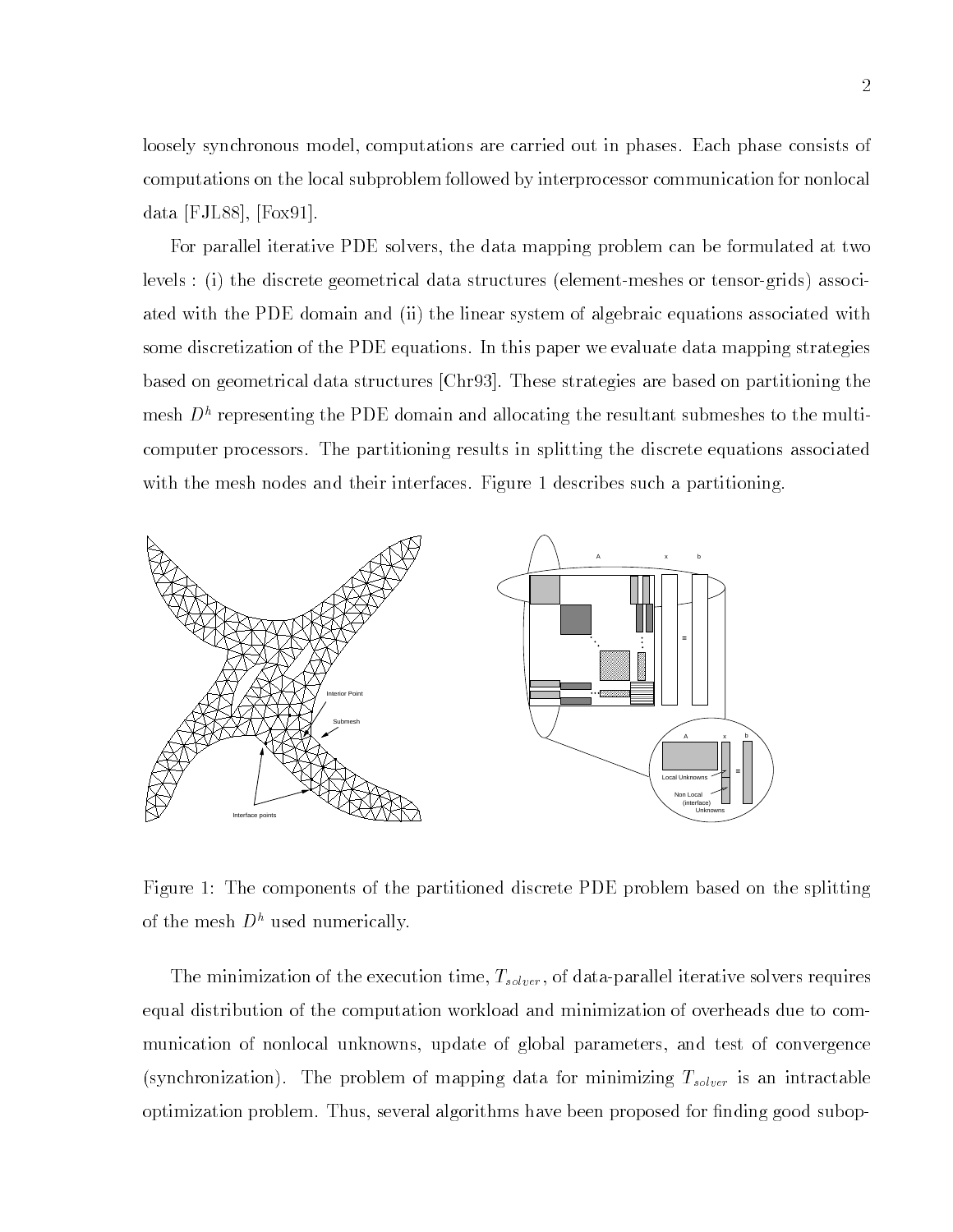timal mapping solutions. Some algorithms are based on greedy schemes, divide-and-conquer, or block partitioning. Examples are nearest neighbor mapping, P-Q partitioning, recursive coordinate bisection, recursive graph bisection, recursive spectral bisection, CM Clustering, and scattered decomposition [BB87], [CHENHR89], [Chr93], [KR91], [DG89], [Erc88], [1] [SE87], [SE87], [Far88], [Fox86a], [Fox86b], [MO87], [Sim90], [Wal90].

Other algorithms are based on deterministic optimization, where local search techniques are used to minimize cost functions related to  $T_{solver}$ ; examples are Kernighan-Lin algorithm and geometry graph partitioning [KL70] and [CHENHR89]. Yet, another class of mapping algorithms are based on physical optimization that employs techniques from natural sciences [Fox91b]; examples are neural networks, simulated annealing, and genetic algorithms [HKB90], [FOS88], [FF88] [MF91], [Wil91].

Although a good deal of work has been published on data mapping, only a few attempts have been made at comparing some algorithms using aggregate or a limited number of performance measures [CHENHR89], [Chr93], [Sim90], [MF92], [Wil91], [S92]. In this paper, we use several measures to evaluate and compare the performances of six data mapping algorithms for irregular iterative PDE computations. The algorithms considered are: (1) the P-Q partitioning, (2) the recursive spectral bisection, (3) the geometry graph partitioning,  $(4)$  a neural network algorithm,  $(5)$  a simulated annealing, and  $(6)$  a genetic algorithm. These algorithms have been chosen since they are among the best known data mapping algorithms in the literature. We report experimental machine-dependent and machine-independent results, obtained using DecTool  $|$ CHENH+91] and Parallel ELLPACK,  $|{\rm H}{\rm K}{\rm U}$ +90], for the evaluation of their performance. The experimental results and the operation of the algorithms are employed to produce a table that compares the algorithms on eight measures: (a) load balance, (b) submesh connectivity, (c) splitting of submeshes, (d) message size, (e) interprocessor distance traveled by messages,  $(f)$  flexibility,  $(g)$  dependence on parameters, and  $(h)$ execution time. The comparison leads use of the use of the use of the use of the  $\mathcal{O}(1)$ sequential mapping of 2-dimensional meshes for iterative PDE solvers.

This paper is organized as follows. Section 2 briefly describes the communication requirements of a class of parallel iterative PDE solver employed in this work. Section 3 presents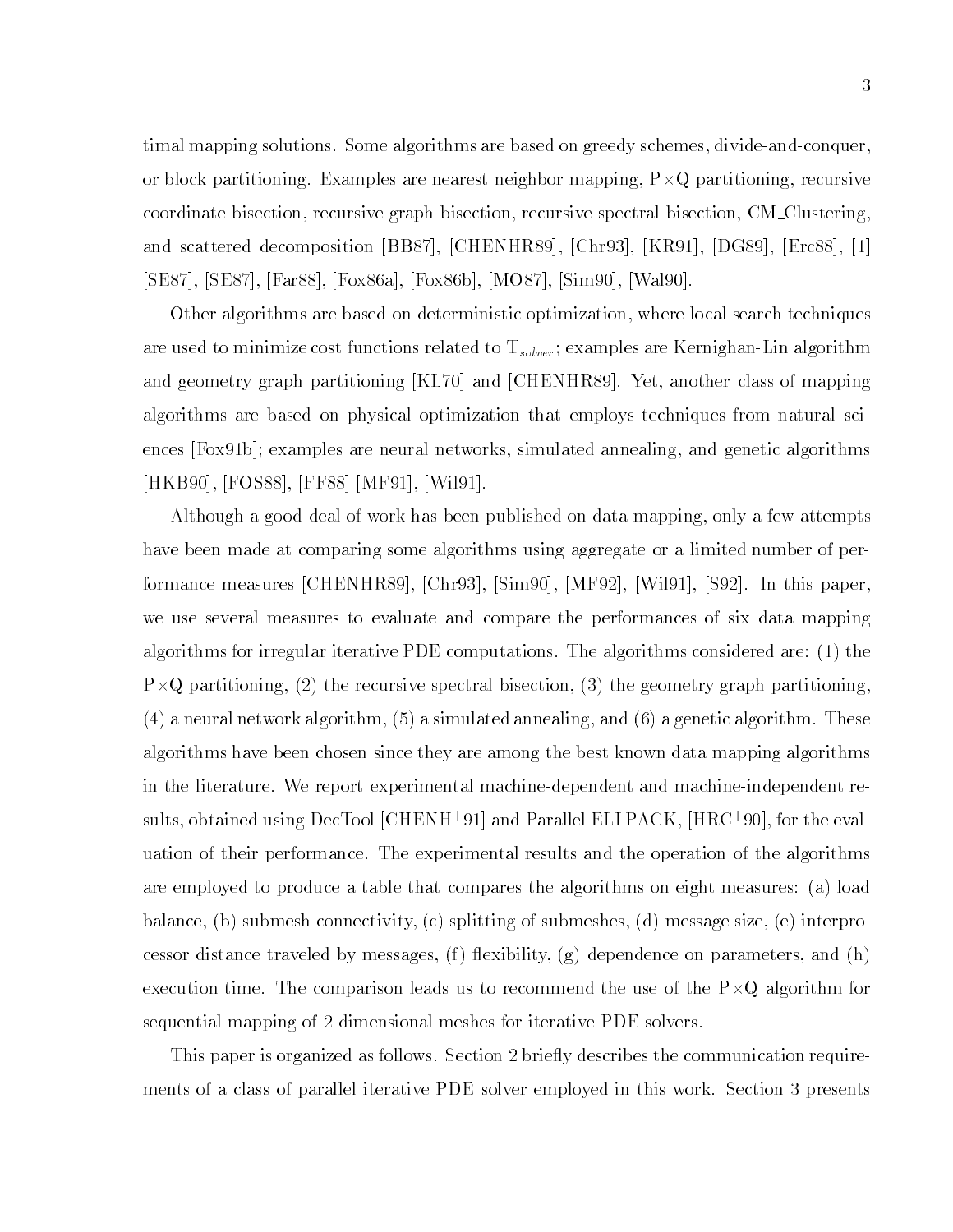ob jective functions based on the and communication requirements outlined in Section 2 and identifies two approaches for the data mapping problem. Section 4 gives a review of the six mapping algorithms. Section 5 presents and discusses the experimental results. Section 6 presents a summary of the findings. Section 7 concludes the paper.

# 2. COMMUNICATION REQUIREMENTS FOR PARALLEL ITERATIVE PDE SOLVERS

The iterative PDE solvers for the solution of a discrete linear system of algebraic equations can be reduced to matrix-vector multiplication operations (see [HY81] and [KRYG82]). The parallel processing and implementation of matrix-vector multiplication operations consists of two steps : (a) the *local communication* and (b) the *local computation* (see [FJL88], [CAHH92]). A high level description of the steps of an iterative solver (that preserves the ordering of the corresponding sequential computation) pertinent to the data mapping is the following : (i) Local Communication, (ii) Local Computation, and (iii) Global Synchronization. The local communication consists of an exchange of messages between the processors of the parallel machine; the messages transfer some of the local data (i.e., interface unknowns) required by the neighbor subdomains. The local computation mainly consists of matrix-vector and vector-vector operations. Finally, the global synchronization consist of reduction operations that are required for the acceleration of convergence and for the checking of stopping criteria [CHK<sup>+</sup> 92].

#### 3. DATA MAPPING

In this section, we present ob jective functions and criteria for data mapping and describe two approaches in addressing the mapping problem.

An objective function that reflects the cost of mapping a mesh  $D_{-}$  (with  $|D_{-}| = N$ ) onto a multicomputer can typically be formulated as:

$$
OF_{typ} = \max_{1 \le i \le P} \{ W(m(D_i^h)) + \sum_{D_j^h \in \kappa_{D_i^h}} C(m(D_i^h), m(D_j^h)) \}
$$
 (2)

where  $m: \{D_i^r\}_{i=1}^{\infty} \to \{F_i\}_{i=1}^{\infty}$  is a function that maps the nodes of submesh  $D_i^r$  to the processors; w  $(m(D_i))$  is the computational load of the processor  $m(D_i)$  per iteration, which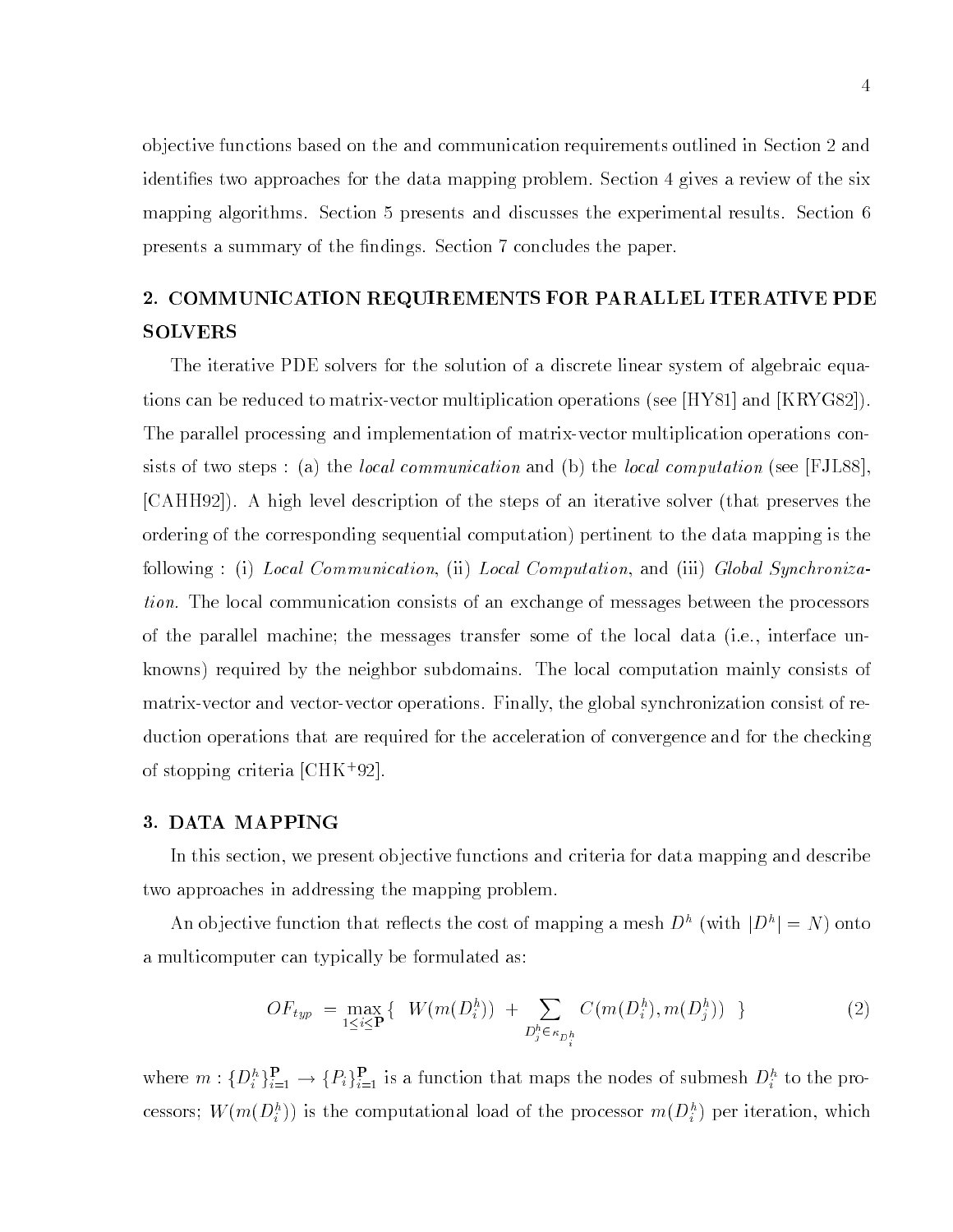is proportional to the number of nodes in  $D_i$ ; C( $m(D_i)$ ,  $m(D_j)$ ) is the cost of the commuincation required (per iteration) between the processors  $m(\overline{D_i^*})$  and  $m(\overline{D_j^*})$ ; mially,  $\kappa_{\overline{D_i^h}}$  is the set of submeshes that are adjacent to  $D_i$  and its cardinality  $|\kappa_{D_i^h}|$  is henceforth referred to as the submesh connectivity.

The formulation of  $OF_{typ}$  assumes that computation and communication do not overlap.  $OF_{typ}$  approaches its minimum if the computation load  $W(P_i)$  is near-evenly distributed among the processors and the communication cost of the processors is minimum. Clearly, such conditions are also necessary for minimizing  $T_{solver}$  (equation 1). However, the synchronization term in  $T_{solver}$  is not explicitly reflected in  $OF_{typ}$  because synchronization cost is a nonlinear function of communication, computation, and communication-computation overlapping. Thus, it is difficult to express quantitatively. Nevertheless,  $OF_{typ}$  is considered a reasonable measure for the quality of data mapping solutions and two approaches can be identied in the mapping literature for its minimization.

The first mapping approach is based on the expansion of the components of  $\mathit{OF}_{typ}$  and the use of explicit machine-dependent and algorithm-dependent parameters. This approach is adopted in the physical optimization methods which are guided by an ob jective function. However,  $OF_{typ}$  is not a smooth function and its minimization gives rise to a minimax criterion which is computationally expensive. To avoid these two shortcomings, the following approximate ob jective function is used:

$$
OF_{appr} = \lambda^2 \sum_{i=1}^{P} |D_i^h|^2 + \mu \sum_{i=1}^{P} \sum_{D_j^h \in \kappa_{D_i^h}} C(m(D_i^h), m(D_j^h))
$$
(3)

where  $\mu$  is a scaling factor expressing the relative importance of the communication term with respect to the computation term, and  $\lambda$  is dependent on the solver and is equal to the number of computation operations per mesh node per iteration.

Although  $OF_{appr}$  is not equivalent to  $OF_{typ}$ , it still represents a good approximation to the cost of a mapping configuration. Its first term is quadratic in the deviation of computation loads from the average computation load and is minimal when all deviations are zero. A minimum of the second term occurs when the sum of all interprocessor communication costs is minimized. Further,  $OF_{appr}$  enjoys smoothness and computational locality (i.e., a change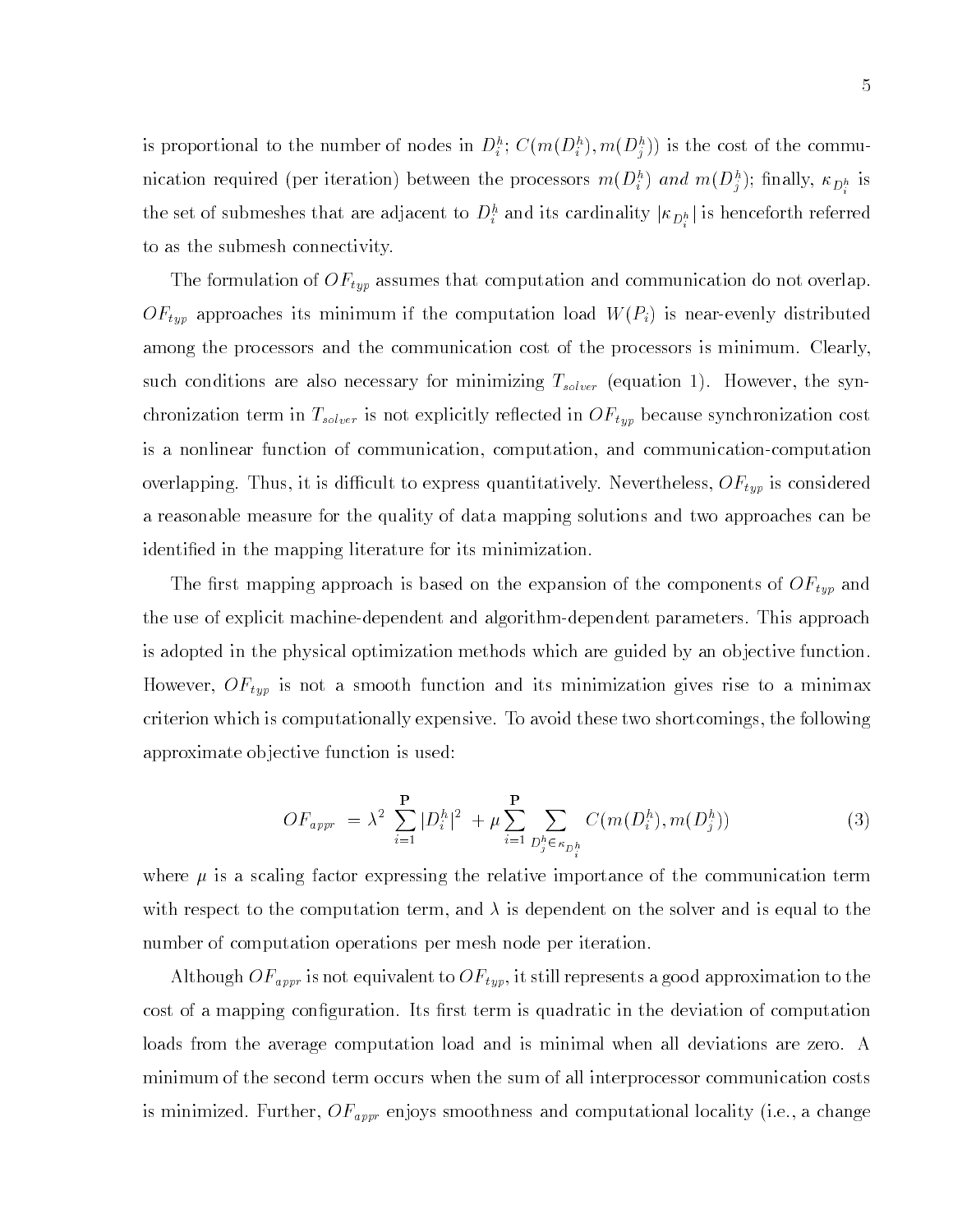$\Delta OF$  due to remapping node v from  $P_i$  to  $P_j$  is determined by information about v,  $P_i$  and  $P_j$  only). Also, we note that  $OF_{appr}$  shares with  $OF_{typ}$  the ability to allow a tradeoff between the computation workload and the communication cost for the purpose of minimizing their total sum.

The cost of interprocessor communication,  $C(m(D_i), m(D_i))$ , is difficult to express accurately. It depends on several hardware and software components of a multicomputer, some of which might be impossible to quantify. In this work , we use two expressions for  $C(m(D_i^{\tau}), m(D_i^{\tau}))$ . One expression has been proposed for modern multicomputers [BOK90], [Hey90]:

$$
C_p(m(D_i^h), m(D_j^h)) = \sigma + \rho I(D_i^h, D_j^h) + \tau H(m(D_i^h), m(D_j^h))
$$
\n(4)

where  $\sigma$  is the message start-up time (latency);  $\rho$  is the machine time for communicating one byte;  $\tau$  is the communication time per unit distance;  $I(D_i, D_j)$  is the number of interface hodes of the submeshes  $D_i^*$  and  $D_i^*$  that determines the message size;  $H(D_i^*, D_i^*)$  is the physical (e.g. Hamming) distance between  $m(D_i^*)$  and  $m(D_j^*)$  . Note that the inclusion of  $\sigma$ in equation (4) accounts for the cost of the connectivity of the submeshes.

The second expression for the communication cost between the processors  $m(D_i)$  and  $m(D_i)$  is based only on the physical distance between processors and the message size:

$$
C_d(m(D_i^h), m(D_j^h)) = \rho I(D_i^h, D_j^h) H(m(D_i^h), m(D_j^h))
$$
\n(5)

 $C_d(m(D_i^h),m(D_j^h))$  appeared in the literature in mid 80's and is relevant only for early multicomputer machines [Hey90]. Nevertheless, its advantage is that computing its incremental change,  $\Delta C_d$ , is faster than computing  $\Delta C_p$ . Since the physical optimization algorithms considered in this work employ incremental changes as a basic step, efficient computation of such a change becomes important for the efficiency of the physical algorithms.

The second mapping approach uses criteria that are qualitatively derived from the mapping requirements and addresses them in stages. It is based on splitting the optimization problem into two distinct phases that accomplish the *partitioning* and the *allocation* of the mesh [CHENHR89], [CHH90], [Chr92] and [Sim90]. In the partitioning phase we decompose the mesh into  $P$  submeshes such that the following criteria are approximately satisfied: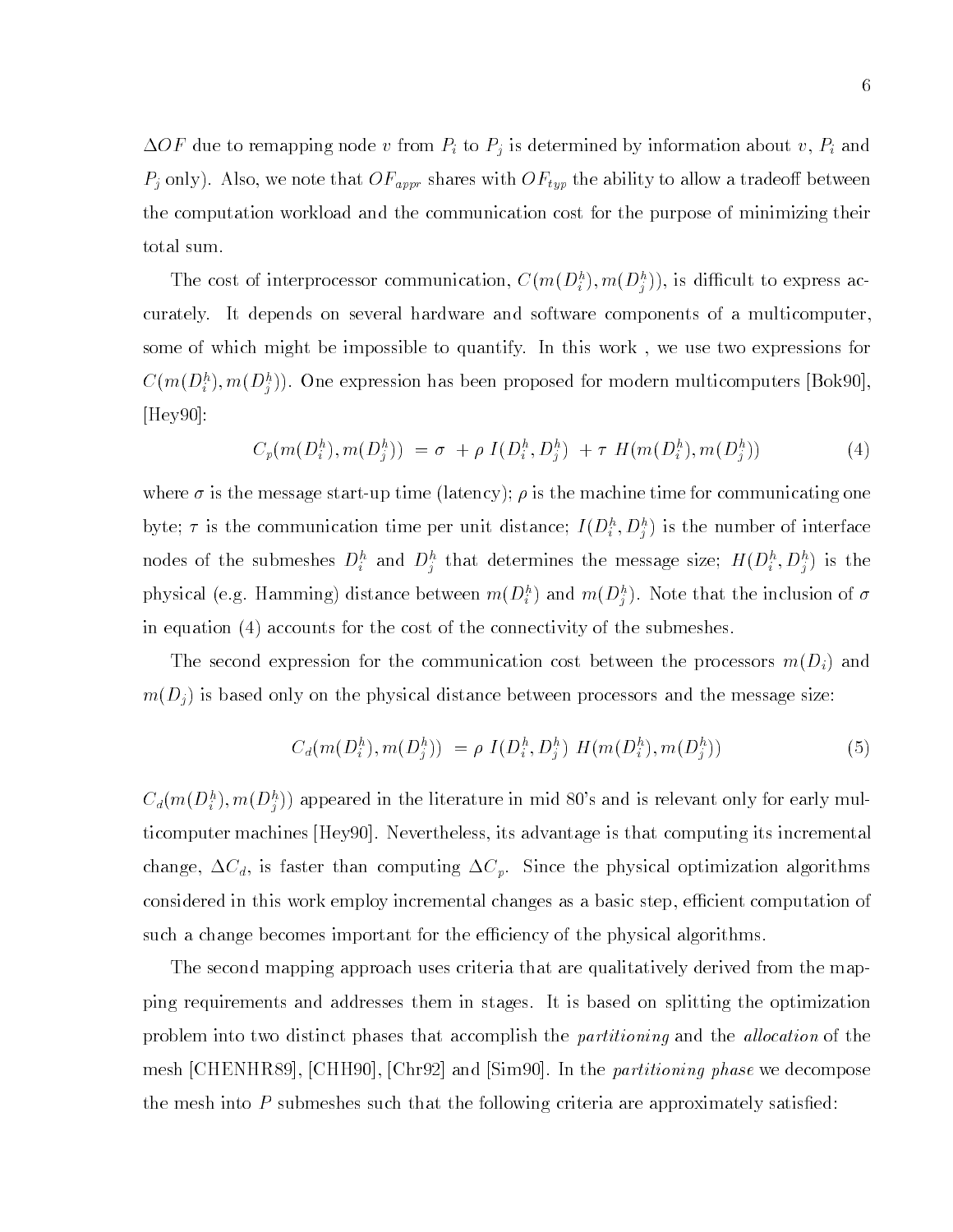- $(i)$  the maximum difference in the number of nodes of the submeshes is minimum.
- (ii) the ratio of the number of interface nodes to the number of interior nodes for each submesh is minimum,
- (iii) the number of submeshes that are adjacent to a given submesh is minimum,
- (iv) each submesh is a connected mesh.

In the *allocation phase* these submeshes are allocated to the processors such that the following criterion is satisfied:

(v) the communication requirements of the underlying computation between the processors of a given architecture are minimum.

For a given mesh  $D^h$  with N nodes, the merit of a partition into **P** non-overlapping submeshes  $\{D_i^r\}_{i=1}^{\tau}$  is characterized in terms of the set of geometrically adjacent submeshes  $\kappa_{D_i^h}$  to submesh  $D_i$  and the number of interface mesh nodes,  $I(D_i, D_j)$ , shared by the submeshes  $D_i^{\perp}$  and  $D_j^{\perp}$ . Then, the optimal partitioning, as defined by criteria (i) to (iv), can be viewed as the one which simultaneously minimizes :

$$
\max_{1 \le i,j \le P} | |D_i^h| - |D_j^h| | \tag{6}
$$

$$
\max_{1 \le i \le \mathbf{P}} \{ \frac{\left(\sum_{D_j^h \in \kappa_{D_i^h}} I(D_i^h, D_j^h)\right)}{|D_i^h|} \} \tag{7}
$$

$$
\max_{1 \le i \le \mathbf{P}} |\kappa_{D_i^h}| \tag{8}
$$

# 3. COMMUNICATION REQUIREMENTS FOR PARALLEL ITERATIVE PDE SOLVERS

The iterative PDE solvers for the solution of a discrete linear system of algebraic equations can be reduced to matrix-vector multiplication operations (see [HY81] and [KRYG82]). The parallel processing and implementation of matrix-vector multiplication operations consists of two steps : (a) the *local communication* and (b) the *local computation* (see [FJL88], [CAHH92]). A high level description of the steps of an iterative solver (that preserves the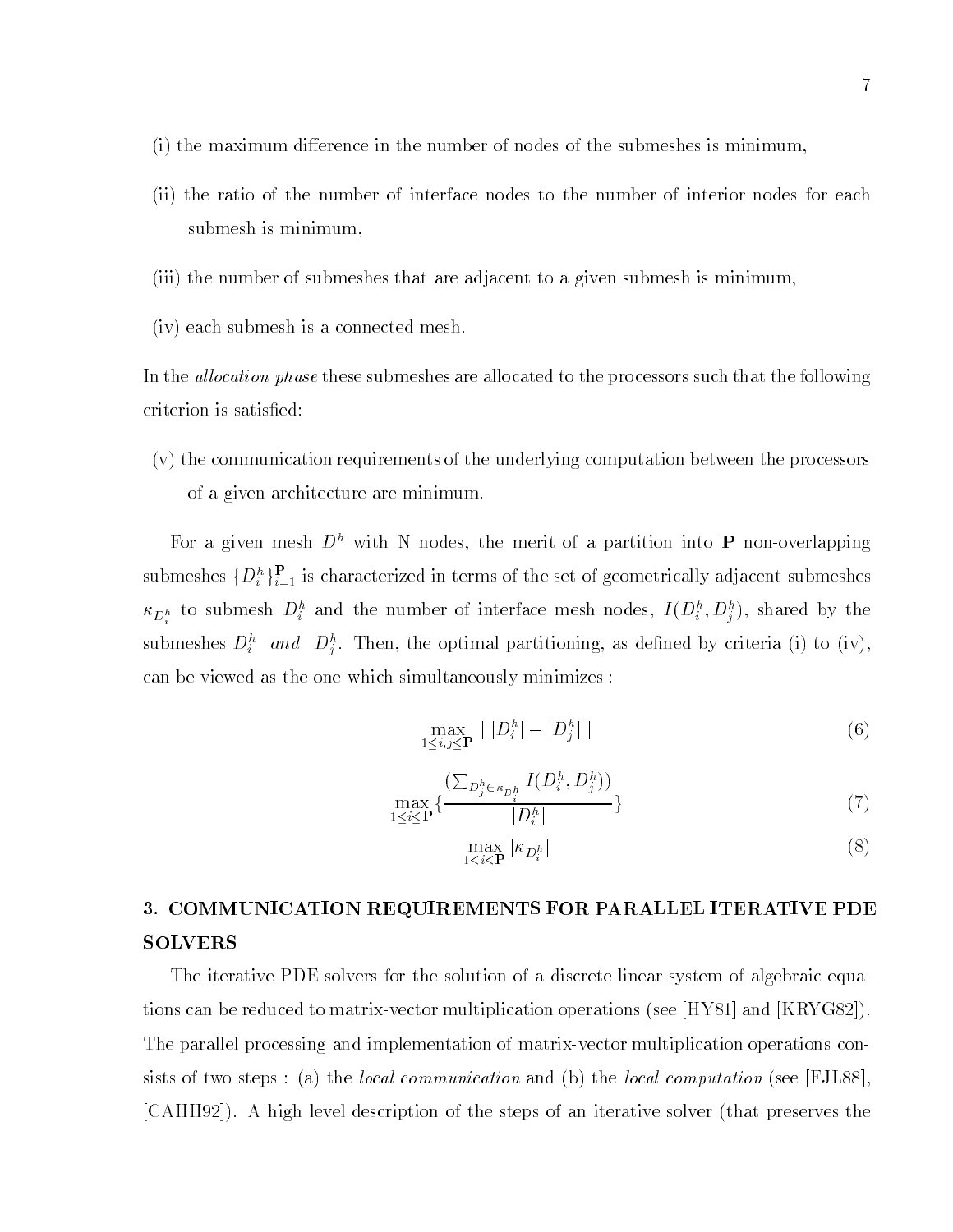ordering of the corresponding sequential computation) pertinent to the data mapping is the following : (i) Local Communication, (ii) Local Computation, and (iii) Global Synchronization. The local communication consists of an exchange of messages between the processors of the parallel machine; the messages transfer some of the local data (i.e., interface unknowns) required by the neighbor subdomains. The local computation mainly consists of matrix-vector and vector-vector operations. Finally, the global synchronization consist of reduction operations that are required for the acceleration of convergence and for the checking of stopping criteria [CHK+92].

### 4. DATA MAPPING ALGORITHMS

In this section we briefly review six algorithms for the solution of the data mapping problem, namely : (1) the P-Q algorithm, (2) the recursive spectral bisection algorithm, (3) the geometry graph partitioning algorithm, (4) a neural network algorithm, (5) a simulated annealing algorithm, and (6) a genetic algorithm. The last three algorithms, which are physical optimization algorithms, are based on the first mapping approach described in Section 2. But, the first three algorithms adopt the second approach.

# $\mathbf{1}$  P-R Partitioning Algorithm Algorithm Algorithm Algorithm Algorithm Algorithm Algorithm Algorithm Algorithm Algorithm Algorithm Algorithm Algorithm Algorithm Algorithm Algorithm Algorithm Algorithm Algorithm Algor

A simple and attractive mapping method considered by many researchers (see [Bok81], [SE87], [FOS88], [PAF90] and [Chr92]) is the so-called data strip or block partitioning heuristic. This heuristic is referred under different names, some of them are : one-dimensional  $(1D)$ strip partitioning, two-dimensional (2D) strip partitioning, multilevel load balanced method, median splitting, and sector splitting. Throughout this paper, we are referring to this clustering algorithm as P-D-S-P-Li  $\alpha$  is the number of sub-meshes (blocks or strips) and sub-meshes (blocks or strips) along the mesh  $\mathbf{q}_i$  is the number of sub-meshes (blocks) along the y-axis, and P-axis, and P-axis, and P-= P (for 2D domains). A description of the P-Q algorithm for a 2D mesh (with N = k P) points is given below.

P-Q Algorithm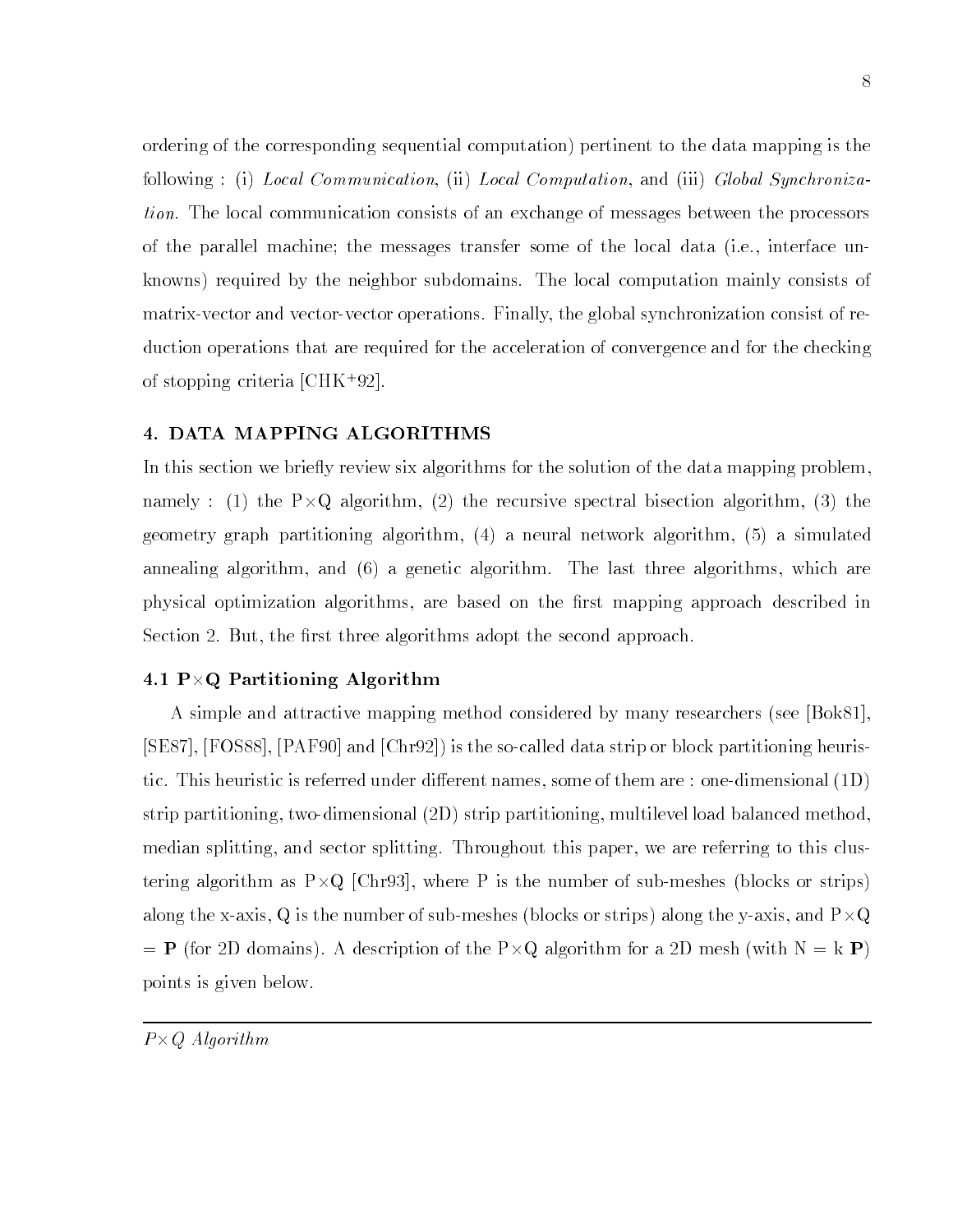Sort the mesh points along the x-coordinate axis; for  $i = 1$  to P do Assign the ith set of N/P points to the  $l = \text{gray\_code\_ld}(i)$  sub-mesh endfor Sort the mesh points along the y-coordinate axis; for  $i = 1$  to P do for  $j = 1$  to Q do Assign the jth set of  $N/P$  points of the l sub-mesh to the  $k = \text{gray\_code\_2d}(i,j)$  sub-mesh endfor

The P-Q algorithm often produces submeshes with more than one connected component when partitioning non-convex 2D meshes. To avoid the splitting of the sub-meshes for star-shaped non-convex 2D domains Chrisochoides et. al. in [CR92] present the boundary conforming P-Q algorithm which uses boundary-conforming curvilinear coordinate systems. instead of Cartesian coordinate systems.

# 4.2 Spectral Bisection

Recursive spectral bisection (RSB) utilizes the spectral properties of the Laplacian matrix,  $L(M)$ , associated with the mesh M [PSL90],  $\text{Sim90}$ . It recursively bisects  $log_2 P$  times and allocates the generated 2-dimensional submeshes to the processors of the multicomputer. The submeshes are allocated to the processors using allocation methods presented in [CHH90].

The Laplacian matrix  $L(M)$  is defined as:

the state of the state of the state of the state of the state of the state of the state of the state of the state of

$$
L_{i,j}(M) = \begin{cases} +1 & \text{if vertex i and j are joined by an edge (i,j)}\\ -degree(\ of\ vertex\ i\ ) & \text{if i = j} \\ 0 & \text{otherwise} \end{cases}
$$

In each bisection step the eigenvector corresponding to the second largest eigenvalue of the Laplacian matrix is computed -the components of this vector provide distance information about the nodes of the mesh. Then, the nodes are sorted according to the values of the eigenvector's components. Using the sorted list, the nodes are split to form two equal-size submeshes. An outline of RSB is given below.

Recursive Spectral Bisection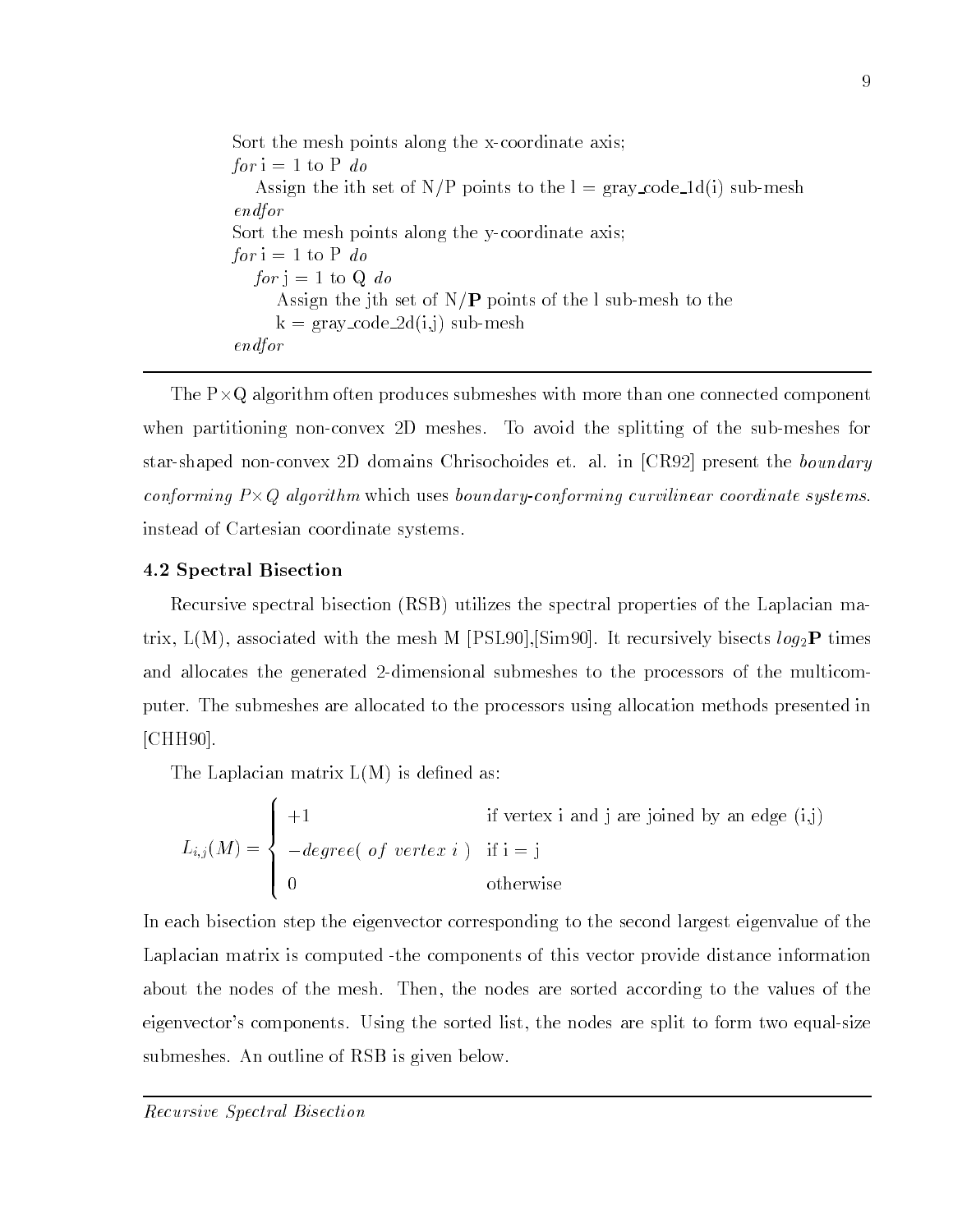Compute second (Fiedler) eigenvector of the Laplacian matrix Sort nodes according to the values of Fiedler components; Assign each half of the nodes to a subdomain; Repeat recursively for each submeshes;

## 4.3 Geometry Graph Partitioning Algorithm

Local optimization algorithms [PS82], for a given initial solution search a set of finite perturbation of the initial solution until a perturbation with lower cost function is found. Examples of such perturbations, for the graph partitioning problem, appear in the literature (see | KL70 |, | Got81 |, and  $|PK89|$ <sup>\*</sup>). Two feasible solutions t and t are called neighbors iff t is the result of a finite number of consecutive perturbations on  $t$ . The set of all neighbors of  $t$ is called neighborhood structure. The simplest neighborhood structure, for the partitioning of the graph G and an initial 2-way partitioning  $(A, B)$ , is given by the following set :  $N_s(A, B) = \{$  all partitionings  $A$  ,  $B$  -that can be obtained from the partitioning  $A, B$  by a single swap operation  $\gamma$  where the swap operation (i.e., perturbation) or forming A , B is defined as :  $A^* = (A \setminus \{a\}) \cup \{b\}$ , and  $B^* = (B \setminus \{b\}) \cup \{a\}$  with  $a \in A$  and  $b \in B$ .

A local optimization algorithm for given initial solution t and neighborhood structure  $N(t)$  performs local search of the the neighborhood  $N(t)$  and replaces the current solution t with a neighbor solution u of t that optimizes (minimizes or maximizes) the cost function  $f$ . This process is repeated until no such better solution exists. At this point a "locally optimal" solution has been identified. An outline of a local optimization algorithm is described below.

Local Optimization Algorithm

```
begin
   t := some initial solution;
   while improve(t) \neq null do
      t := \text{improve}(t);return t;
   endwhile
end
```
These algorithms have a longer history, some were discussed in the elementary text Introduction toComputer Science, John R. Rice, 1969 and were analyzed mathematically in the early 1960's by StanleyReiter.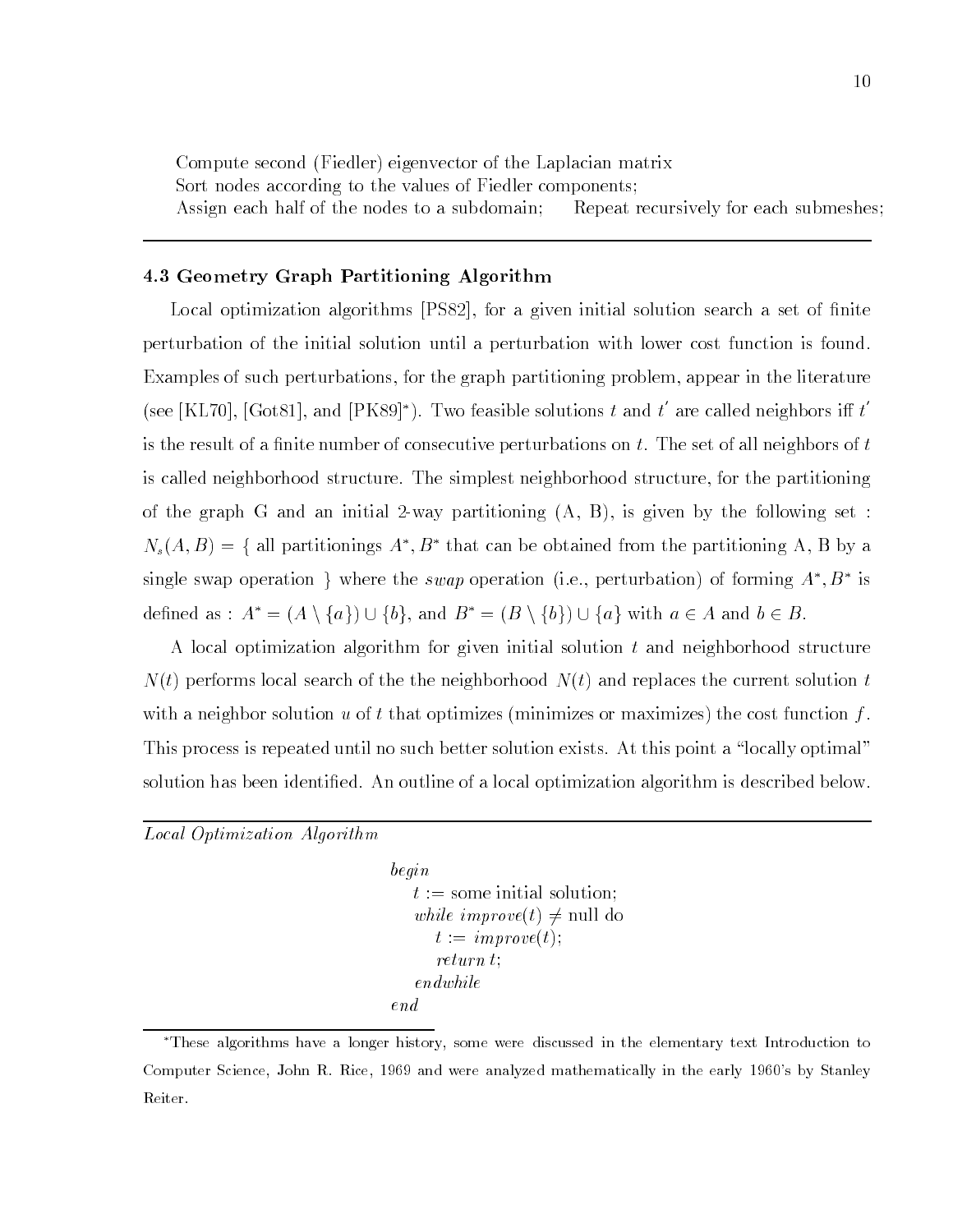$$
improve(t) = \begin{cases} u & \text{where } u \in N(t) \text{ with } cost(u) \le cost(t) \\ null & \text{otherwise.} \end{cases}
$$

The geometry graph partitioning (GGP) heuristic [CHENHR89] is a local optimization algorithm. The GGP heuristic uses the geometrical properties of the mesh graph (Euclidean graph) in order to deliver deliver quasi-uniform partitionings with the minimal diameter. The cost function that GGP algorithm minimizes is given by :

$$
\sum_{k,\ell=1}^{\mathbf{P}} \sum_{e_i \in D_k} \sum_{e_j \in D_\ell} \chi(e_i, e_j) \tag{9}
$$

where

 $\Lambda$ ,  $\Lambda$  -  $\mu$  ) =  $\mu$  ) =  $\Lambda$  $\blacksquare$ >: <sup>1</sup> if ei and ej are adjacent and in dierent subdomains

the contract of the contract of the contract of the contract of the contract of the contract of the contract of

The criteria (ii) and (iv) (see Section 2) are imposed implicitly during the minimization of the cost function (9) by seeking solutions that optimize certain function known as *profit* function :

$$
\sum_{i} (\omega_1 f(a_i, b_i) + \omega_2 g(a_i, b_i))
$$
\n(10)

where

$$
f(a_i, b_i) = 2 \sum_{e \in c_{a_i}} \chi(a_i, e) - |c_{a_i}| + 2 \sum_{u \in c_{b_i}} \chi(u, b_i) - |c_{b_i}| - 2\chi(a_i, b_i)
$$
(11)

and

$$
g(a_i, b_i) = \left(\frac{d_{a_i, c_A}}{r_A} - 1\right) - \left(\frac{d_{b_i, c_A}}{r_A} - 1\right) + \left(\frac{d_{a_i, c_B}}{r_B} - 1\right) - \left(\frac{d_{b_i, c_B}}{r_B} - 1\right)
$$
(12)

 $c_e$  denotes the set of adjacent nodes to the node e whereas  $|c_e|$  is the number of nodes adjacent to the node e, with  $e = a_i \in A$  or  $b_i \in B$ .  $c_A$ ,  $c_B$  are the mass center of the subdomains A, B (see Figure 2).  $d_{a_i,c_A}$  and  $d_{b_i,c_B}$  are the distances between the nodes  $a_i$ ,  $b_i$  and the mass centers  $c_A$ ,  $c_B$  of the subdomains A, B respectively.  $r_A$ ,  $r_B$  are the "ideal" radius of the subdomains A, B, and  $\omega_1$  and  $\omega_2$  are positive weights.

The GGP algorithm's profit function is a weighted combination of the KL algorithm's profit function f and of the function g which is used in selecting pairs of node points whose swapping reduces the diameter of the subdomains. The GGP algorithm climbs out of local minima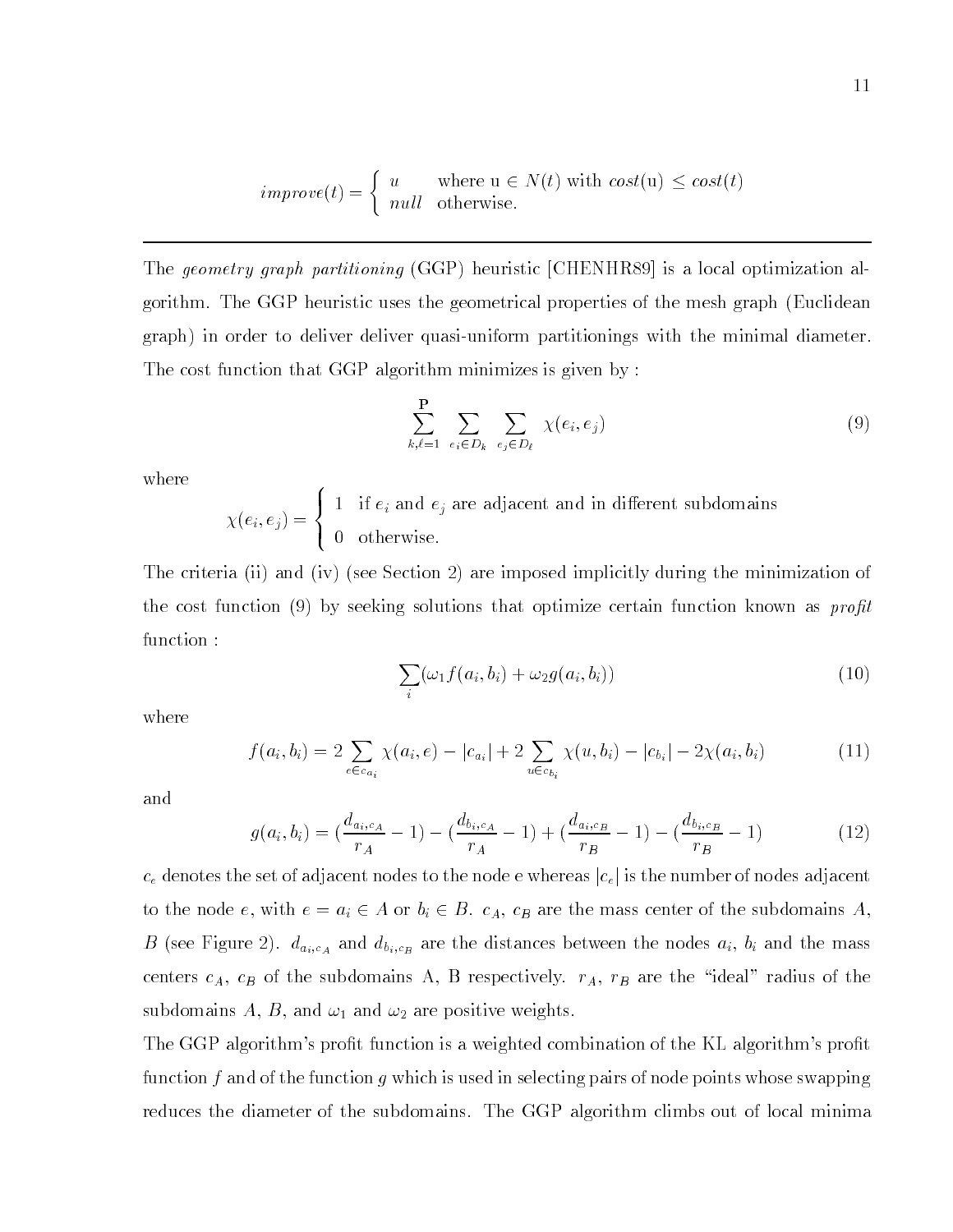

Figure 2: (a) Illustration of the points mass centers  $c_A$  and  $c_B$ , distances  $d_{a_i,c_A}$  and  $d_{b_i,c_B}$  and radii  $r_A$  and  $r_B$  of quadrilateral sub-meshes A and B. (b) The values of the cost function and of the distance between the mass centers  $c_A$  and  $c_B$  of the two subdomains for the 2-way partition using the GGP algorithm.

of the cost function (9) by swapping points that might increase temporarily the value of the cost function but will decrease the diameter of the subdomains by bringing their mass centers far apart.

## 4.4 Allocation Phase

In the allocation phase the submeshes generated by RSB and GGP can be assigned to processors using heuristics described in [CHH90]. In this work the allocation of the submeshes generated by RSB is based on the identity mapping (i.e., the submesh with ID i is assigned to the processor i. In the case of the GGP algorithm we use a Geometry Based Allocation (GBA) algorithm presented in [CHH90].

The GBA algorithm represents the partitioning graph (i.e., graph whose vertices are the submeshes and edges are defined by the connectivity of the submeshes) and the processors interconnection graph into a simpler space, such as the 2D Euclidean space (eg.  $[0, 1] \times [0, 1]$ 1]). Thus, the allocation problem is simplied into a planar assignment problem. The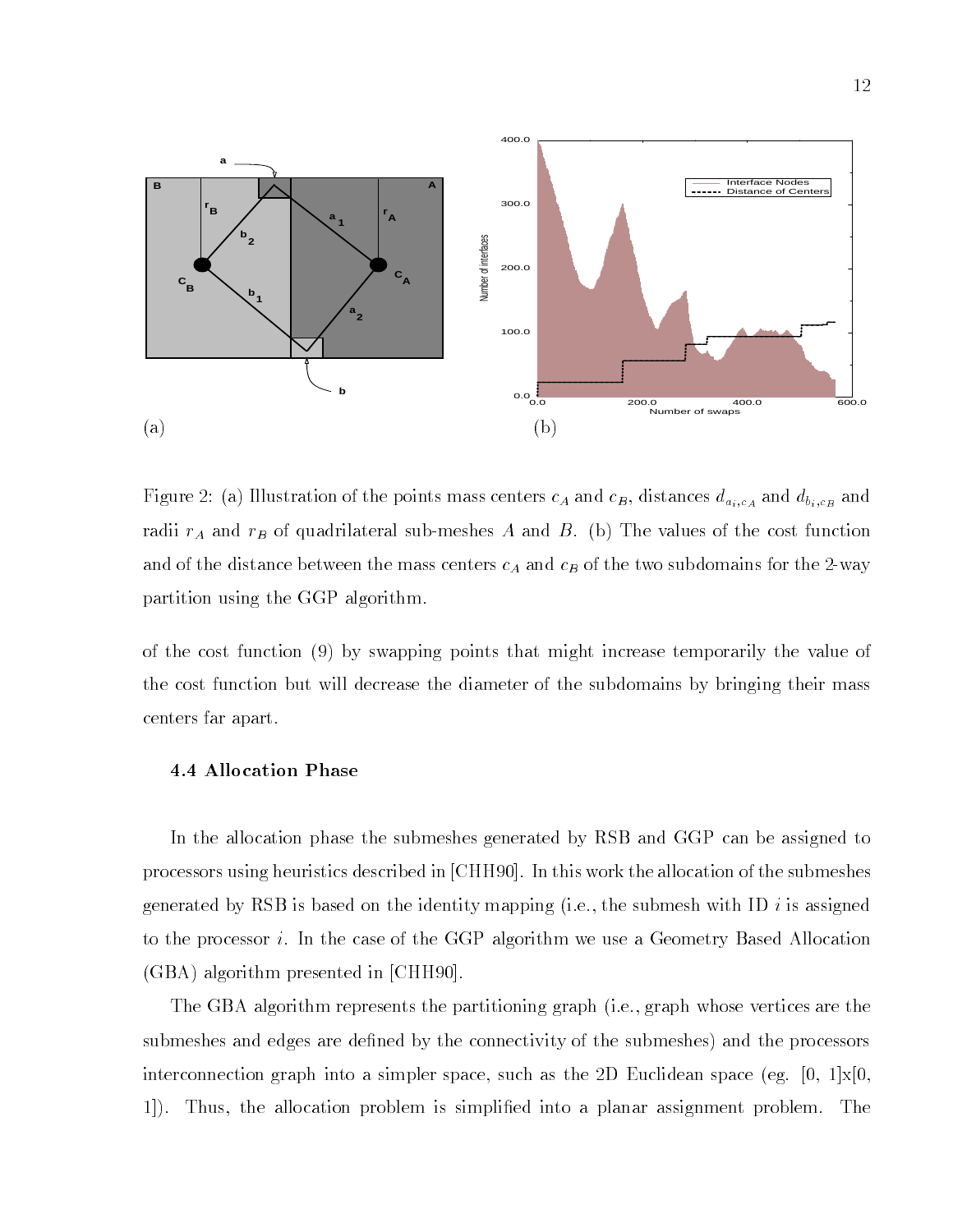planar assignment problem can be solved either using spectral methods (see [FYK87]) or local optimization algorithms. GBA uses a local optimization algorithm that optimizes ob jective functions like the Rectilinear (or Manhattan ) distance between the communicating processors, the  $L_2$  norm of distance of the centers of the subdomains and representation points of the processors 2D Euclidean space. The minimization of these objective functions results in the allocation of neighbor subdomains onto neighbor processors.

#### 4.5 Genetic Algorithms

In genetic algorithms a population of candidate solutions, called individuals, evolve over successive generations, starting with random solutions. In every generation, individuals are selected for reproduction according to their fitness, then genetic operators are applied to the selected mates, and offspring replace their parents. In this process, fitness is gradually increased and optimal solutions evolve by the propagation and the combination of highperformance fit building blocks [Gol89].

An outline of a genetic algorithm (GA) is given below.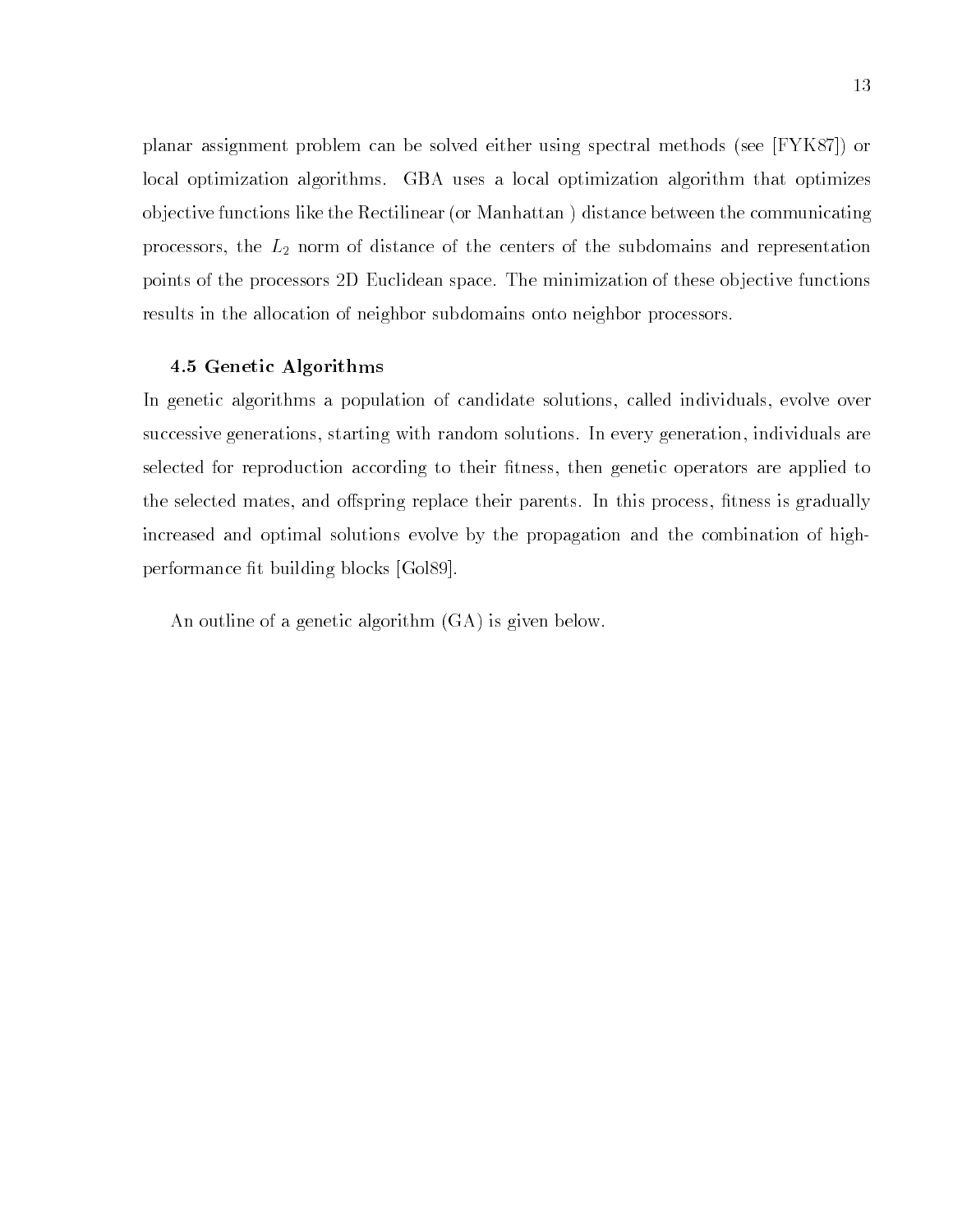### Genetic Algorithm

| Random generation of initial population;  |
|-------------------------------------------|
| repeat                                    |
| Evaluate the fitness of individuals;      |
| Allocate reproduction trials;             |
| $for i = 1$ to population size step 2 do  |
| Select 2 parents from the list of trials; |
| Apply crossover and mutation;             |
| Hill climbing by offspring;               |
| endfor                                    |
| <i>until</i> convergence                  |
| $Solution = \text{Fittest.}$              |

The genetic algorithm for data mapping encodes an individual as a string of N integers. where an integer refers to a processor and its position in the string represents the mapped mesh node. The fitness of an individual is the reciprocal of the value of the objective function, so that maximizing the fitness would correspond to minimizing the objective function. The objective function used is  $OF_{appr}$  involving the communication cost function  $C_p$  (equation 4). The reproduction scheme determines which individuals survive and selects pairs of surviving individuals for reproduction. This scheme involves sorting individuals in ascending order. These individuals are assigned a survival probabilities according to a uniform scale of values between 0.8 and 1.2. Then, the number of reproduction trials (copies) for each individual is determined according to these probabilities. Obviously, zero trials means death and two trials allow polygamy. Match-making between individuals is done by random choice from the list of reproduction trials. This reproduction scheme is illustrated by a simple example shown in Figure 3.

Offsprings are generated by applying genetic operators to the selected parents. The genetic operators employed in GA are two-point crossover and mutation. Crossover is accomplished by randomly selecting equal-length substrings in the two parents and swapping them. Mutation refers to randomly remapping a randomly chosen mesh node. Crossover is applied to 70% of the individuals in the population and the rate of mutation used is 0.3%.

The last step in creating a new generation is a greedy hill-climbing procedure applied to all offspring solutions for improving their structure. The procedure considers all interface mesh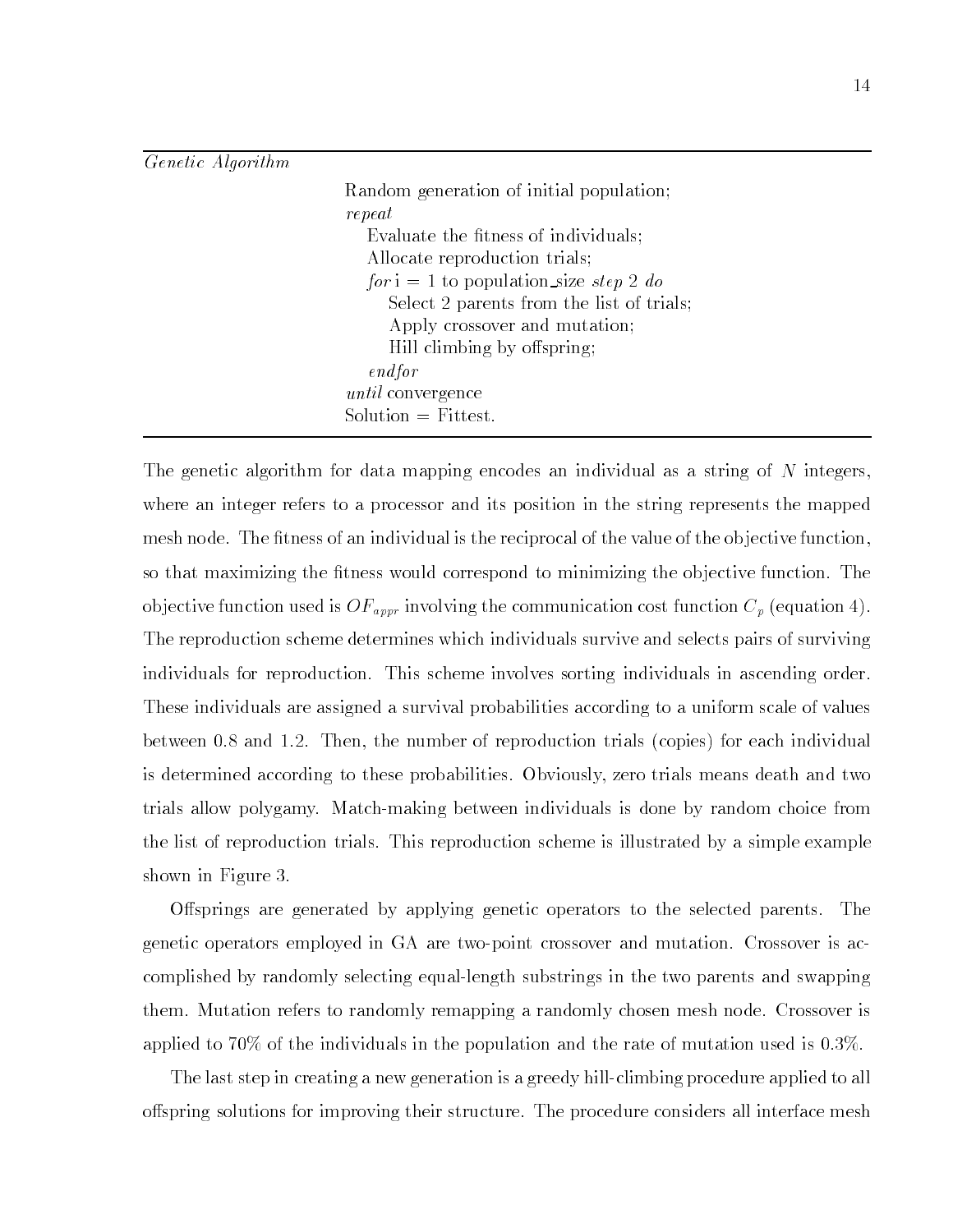Figure 3: Reproduction scheme for the Genetic Algorithm.

nodes in a candidate solution and allows remapping of interface nodes only from overloaded to underloaded processors. That is, remapping is invoked only if  $\Delta OF$  is negative.

# 4.6 Simulated Annealing

An outline of a simulated annealing algorithm (SA) for data mapping is given below.

# Simulated Annealing Algorithm

```
Initial configuration = random data mapping;
Determine initial temperature \theta_0;
Determine freezing temperature \theta_f;
while (\theta_i > \theta_f and Not converged) do
   repeat
      Perturb(mapping solution);
       if (OF \sim 0) then \sim 0) then \simUpdate mapping soln; \frac{1}{2} accept perturbation \frac{*}{2}else
          if \left(\text{random}(0,1) < e^{-\Delta OF/\theta_i}\right) then
             Update mapping soln;
          else
             Reject perturbation;
   until equilibrium
   \theta_{i+1} = 0.95 \theta_i; /* cooling schedule */
endwhile
```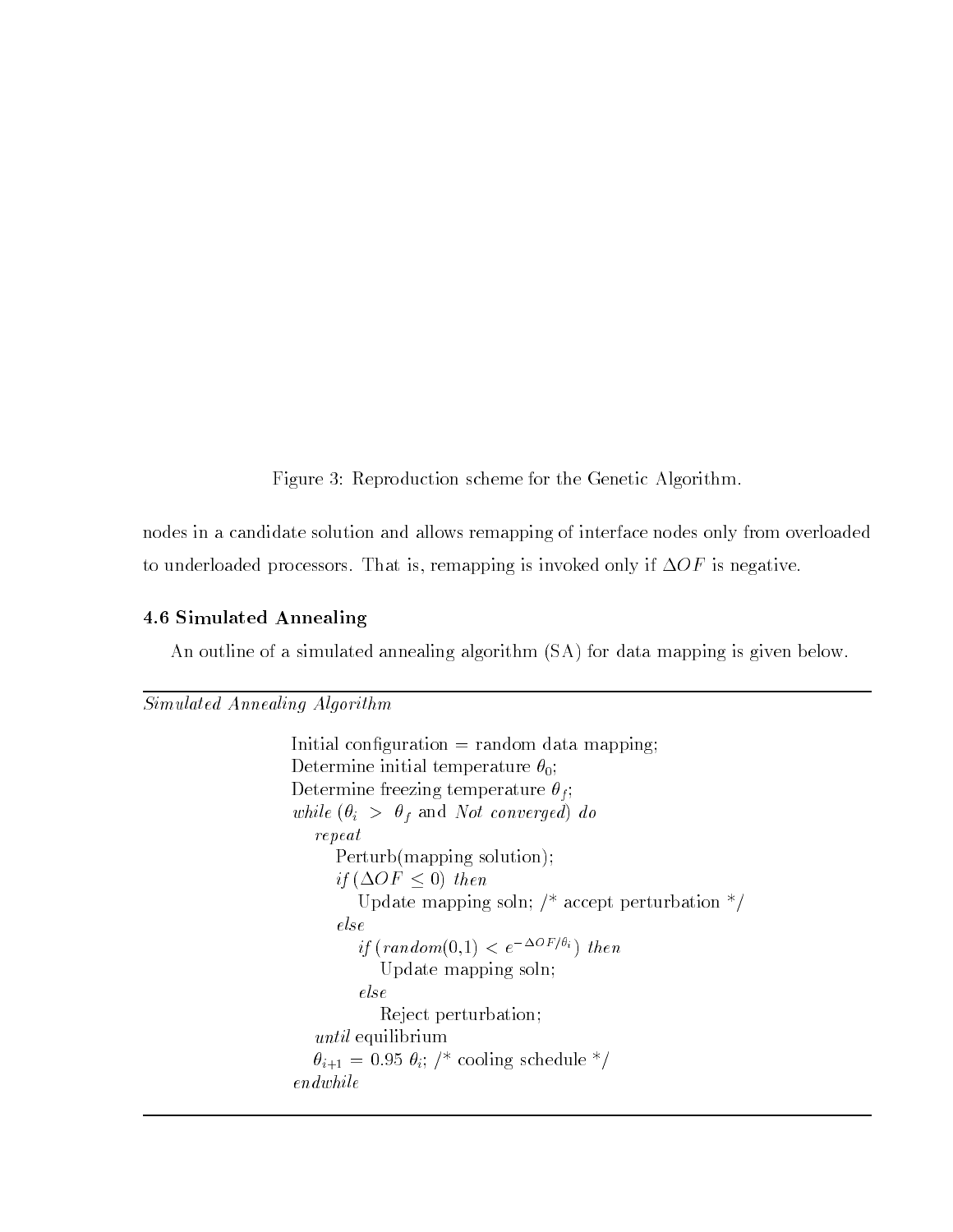The SA starts with an initial random mapping solution which corresponds to a system in a high energy/temperature state, where the energy is given by the objective function  $OF_{appr}$ . The SA algorithm then reduces the temperature of the system gradually to a freezing point according to a cooling schedule. At each temperature, regions in the solution space are searched by the Metropolis algorithm [KGV83]. An iteration of the Metropolis algorithm starts with proposing a random perturbation and evaluating the resultant change in  $OF_{appr}$ . A perturbation, or a move, is accomplished by a random remapping of a randomly chosen mesh node. A remapping that leads to a lower ob jective function value corresponds to a downhill move in the energy landscape and is always accepted. An increase in objective function (uphill move) may be accepted only with a temperature-dependent probability,  $e^{-\Delta OF/\theta}$ .

Perturbations are repeated at each temperature until thermal equilibrium. Equilibrium is reached when the number of attempted or accepted perturbations is equal to predetermined maximum numbers. The maximum number of attempts allowed is  $P$  per mesh node, whereas the maximum number of accepted moves is 0.75P. The initial temperature is determined such that the probability of accepting uphill moves is initially  $0.85$ . The freezing point is the temperature at which this probability is very small  $(2^{-30})$ . The cooling schedule determines the next temperature as a fraction, 0.95, of the present one.

Perturbations followed by the computation of  $\Delta OF$  occur in every inner iteration of the SA algorithm. Hence, it is important to compute  $\Delta OF$  as efficiently as possible. We have chosen to use  $C_d(P_i, P_j)$  (equation 5) for the communication component of  $\widehat{OF}_{appr}$  since computing  $\Delta C_d$  is faster than computing  $\Delta C_p$ . This choice improves SA's execution time, but also affects the quality of its mapping solutions as will be discussed below.

#### 4.7 Neural Network Algorithm

A Hopeld-type Neural Network for data mapping, described in [FF88] and [MF92], aims at quickly finding low minima for the objective function. The network is represented by a matrix of neurons. Each row corresponds to a mesh node  $v$ . The number of neurons per row is equal to  $\log_2$  **P**. Each neuron is associated with a neural variable  $n(v, i)$ , where i refers to column i in the network. An outline of the neural network algorithm  $(NN)$  is given below.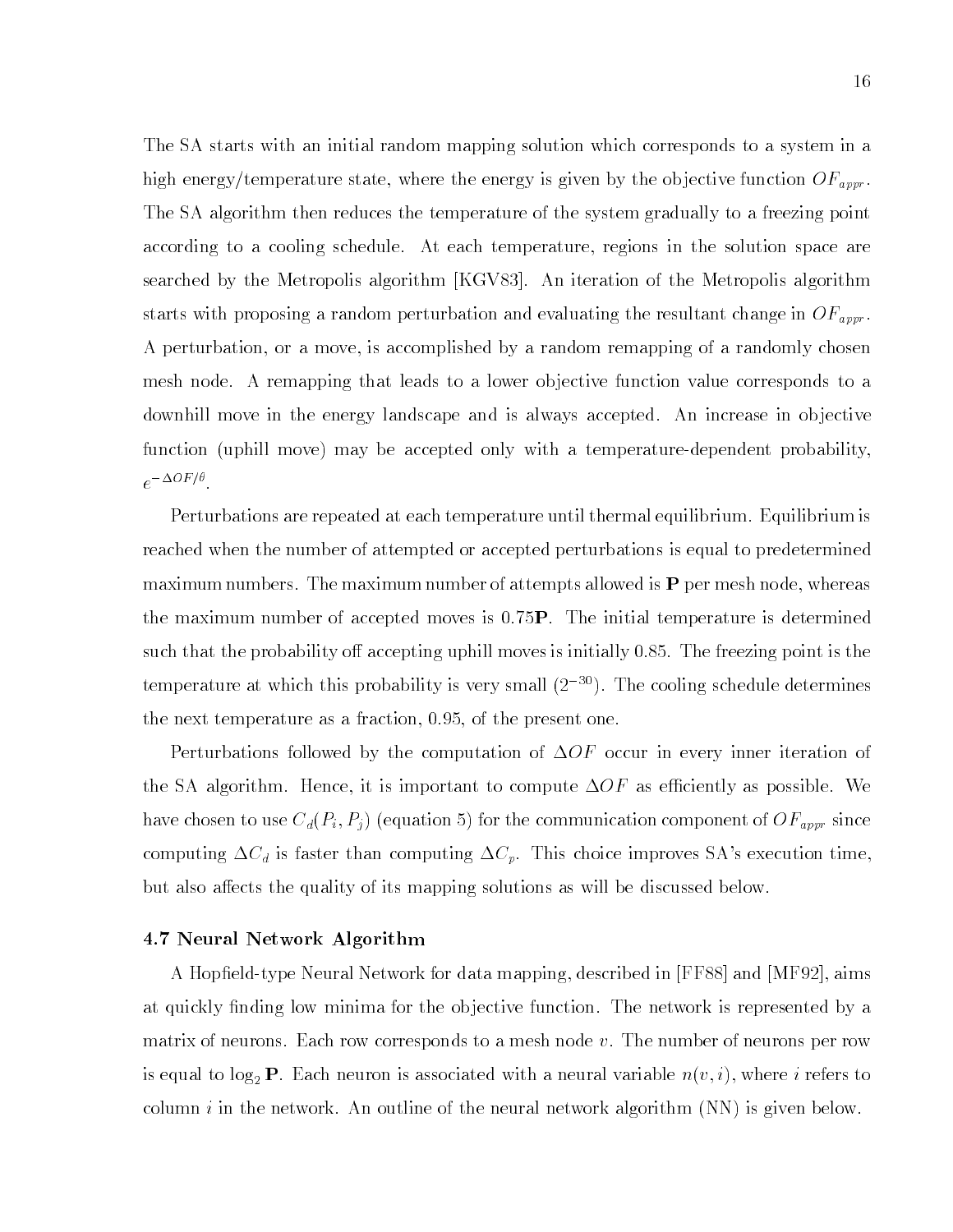Neural network algorithm

for  $i = 0$  to  $(\log_2 P-1)$  do Generate random spins  $s(v, i, 0);$ repeat for all spins do Pick a spin randomly; Compute  $s(v, i, t + 1)$ ; /\* equation (13) \*/ endfor until convergence Determine bit  $i$  in the neurons; endfor

The NN starts with initial random neural values and converges to a fixed point, after a number of sweeps. The fixed point of the network is associated with a minimum of the energy function,  $OF_{appr}$ . The NN repeats this procedure  $log_2$  P times, each time determining the bits in column  $i$  in the network and, hence, the subcubes to which the mesh nodes are mapped. After the last iteration, the mesh will be partitioned into submeshes mapped to the P processors.

To derive the network equation, the neural variables are replaced by magnetic spin variables,  $s(v, i, t) = -1$  or  $+1$ , in the energy expression. That is, for a given i we associate a spin s with every mesh node  $v$ . Then, a mean field approximation technique, from physics. is used to derive the spin update equation:

$$
s(v, i, t+1) = \tanh\{-\alpha s(v, i, t) + \beta \sum_{s'} G(s, s') - \frac{\gamma}{|\Phi_{i-1}|} \sum_{s \in \Phi_{i-1}, s' \neq s} s'(v, i, t)\} \tag{13}
$$

where  $\alpha$ ,  $\beta$  and  $\gamma$  are appropriate scaling factors MF92; G is the spin coupling matrix given by the mesh graph;  $\Phi_{i-1}$  refers to the current submesh (to be further bisected) to which v belongs. The second term can be interpreted as the ferromagnetic interaction that aligns neighboring spins. The third term can be interpreted as the long-range paramagnetic force responsible for the global up/down spin balance. The first term in the NN equation is the noise term that tries to flip the current spin and, thus, helps the system avoid local minima. Note that the message latency information is missing from equation (13); this equation has been derived assuming that the communication cost function is given by  $C_d$  [FF88].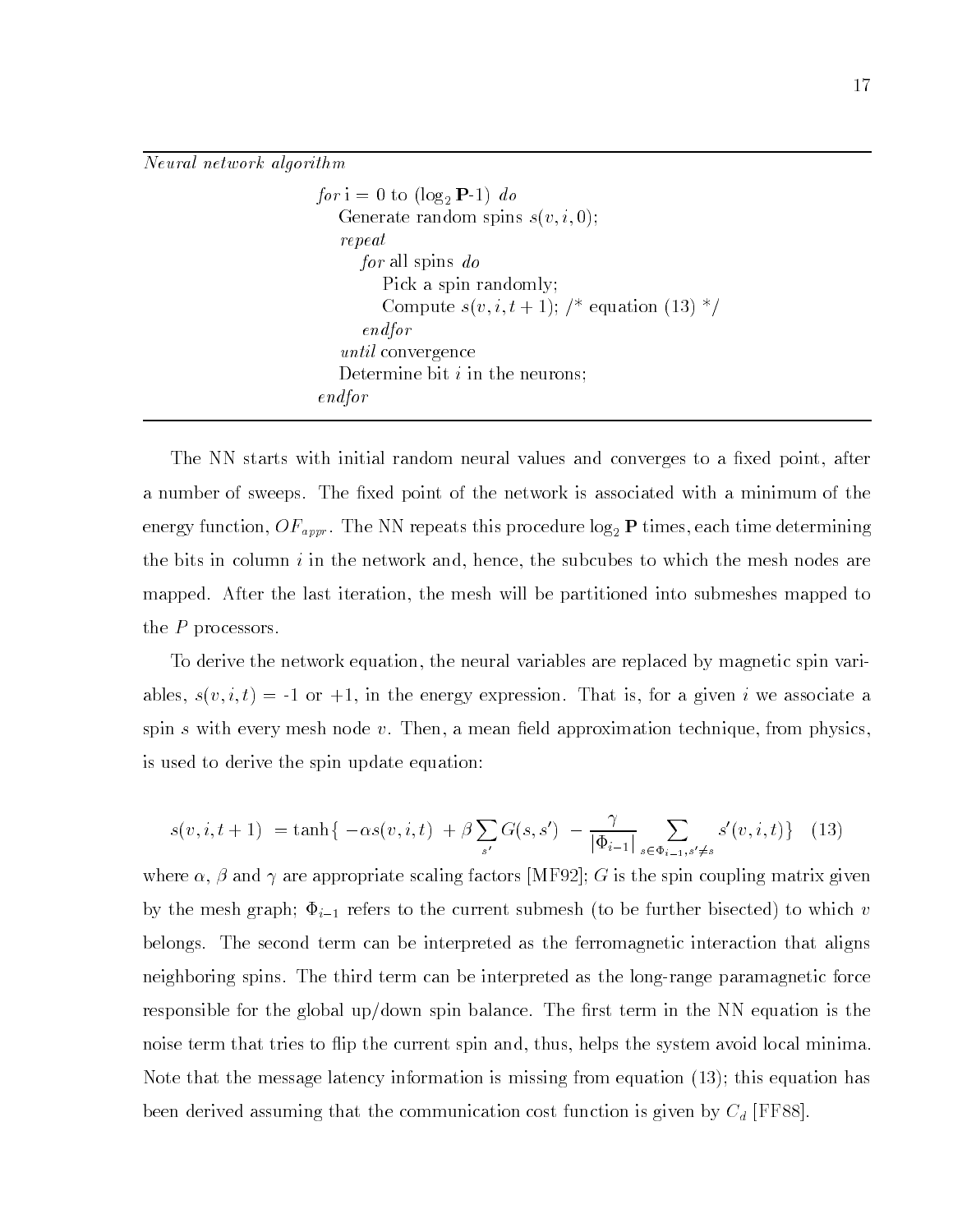# 4.8 Graph Contraction

Previous work has shown that physical optimization algorithms are slow in mapping large problems [MF92]. Their execution time is unacceptable when compared with typical time for solving the problems being mapped. To make these physical optimization algorithms practical we have suggested the use of graph (or mesh) contraction for reducing the size of the problem with parameter  $\chi$ , where the size of the contracted mesh is approximately  $N/Z^{\infty}$ . Then the contracted mesh can be mapped and the mapping solution can next be interpolated. A simple and efficient graph contraction heuristic algorithm has been developed and its description can be found in [MPCF93].

#### 5. PERFORMANCE EVALUATION

In this section, we present and discus the machine-independent and machine-dependent performance analysis for the two data mapping approaches and the following algorithms :

|      | $P \times Q$ : Block partitioning along the x and y direction (Section 4.1). |
|------|------------------------------------------------------------------------------|
|      | RSB : Recursive Spectral Bisection (Section 4.2).                            |
| GGP  | : Geometry Graph Partitioning (Section 4.3).                                 |
| GA – | : Genetic Algorithm (Section 4.4).                                           |
| SA.  | : Simulated Annealing (Section 4.5).                                         |
| NN.  | : Neural Network (Section 4.6).                                              |
|      |                                                                              |

The performance of these algorithms strongly depends on the test cases (i.e, geometry of the domain and mesh). For this reason we compare the above algorithms using a Model Problem defined on a general non-convex domain,  $D$ , with two holes. This domain includes many geometric characteristics that appear in real applications. Also, it provides a fair test-case for the comparison of the above algorithms because it does not possesss properties like convexity and simply-connectivity that allow algorithms like P-Q and RSB to perform much better than the most general local search optimization algorithms??????????. For the Model Problem we use a Poisson PDE operator and Dirichlet boundary conditions (the data mapping is independent of the PDE operator). The mesh of the domain  $D, M_{13K}$ , consists of 24,202 elements and 12,724 nodes and the PDE is approximated by a linear system with 11,676 number of equations. The PDE is discretized by a bilinear nite element method and the linear system is solved using a Jacobi Semi Iterative (Jacobi-SI) method [CHK<sup>+</sup> 92].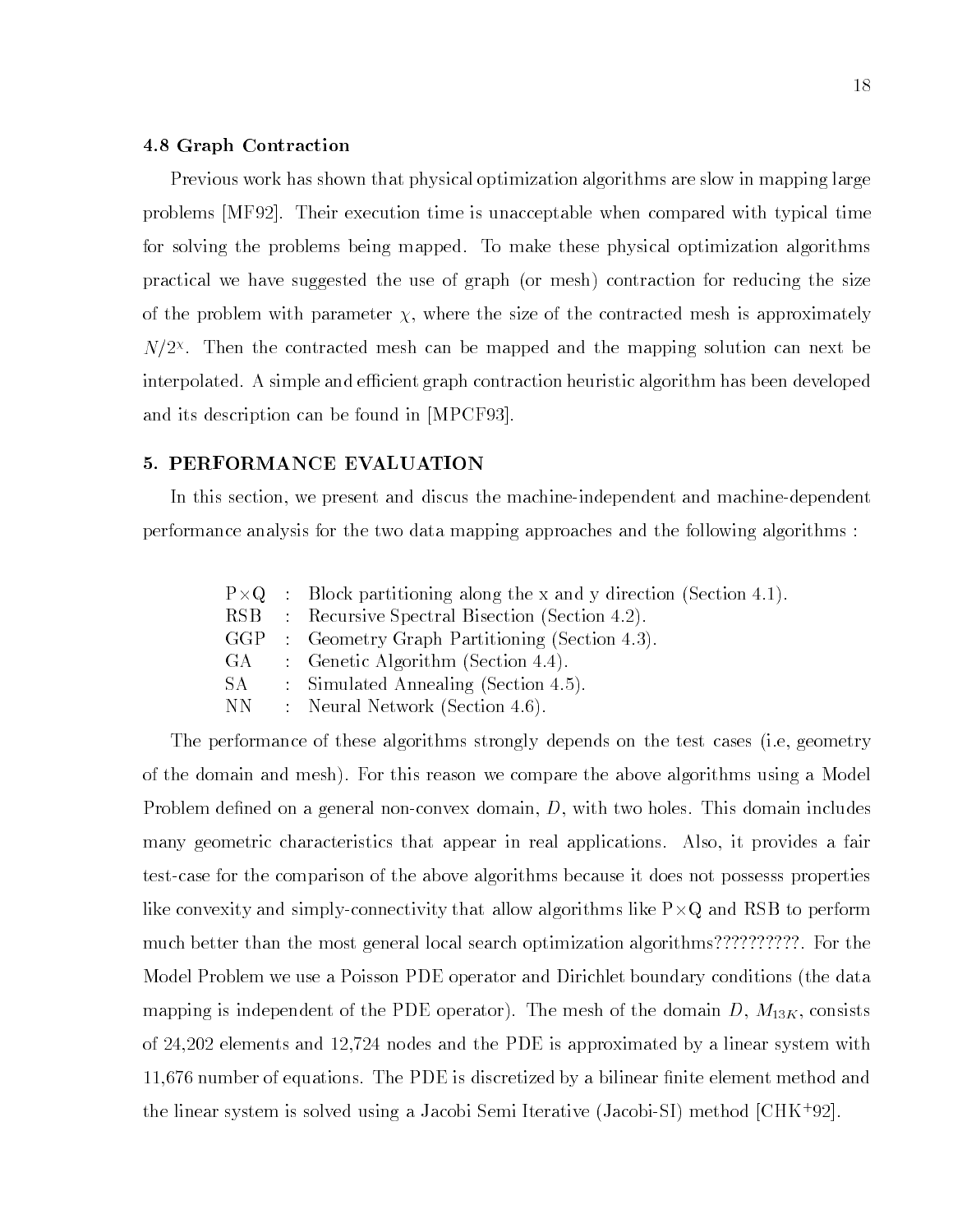

Figure 4: Model Problem.

In the experimental results described below, the physical optimization algorithms use the following problem-dependent parameter values:  $\lambda = 5$ ,  $\sigma = 325$ ,  $\rho = 15$ , and  $\tau = 100$ , which have been normalized with respect to the machine time for a floating point operation. The last three communication parameters are relevant to the target machine, nCUBE II [nCU91]. Aslo, suitable values for the contraction parameter  $\chi$  are chosen for every mapping instance.

# 5.1 Machine-Independent Analysis

The machine-independent measures considered are : (i) the submesh connectivity,  $(ii)$  the number of interface nodes,  $(iii)$  the splitting of the submeshes,  $(iv)$  the Hamming distance among communicating processors, and  $(v)$  the load balance. The analysis is based on the solutions for mapping  $M_{13K}$  to nCUBE II with 8 to 128 processors. From these solutions the average and maximum values for the different measures are computed and plotted.

Figure 5 shows the average and maximum number of the total submesh interface nodes; the length of the interfaces is proportional to the the message size term of the communication cost (equation 4). Figure 5 shows that GGP and RSB yield the smallest number of interface nodes. RSB minimizes node separators in the mesh while GGP at the same time maximizes the inter-center distance of submeshes, and thus reduces the size of node separators even more. GA, SA and P-Q also yield good number of interfaces, whereas NN yields the largest number of interfaces. The number of interfaces appears as a weighted term in the communication cost component of the ob jective function of GA and SA and is implicitly incorporated in the NN update equation (13). However, the graph contraction pre-mapping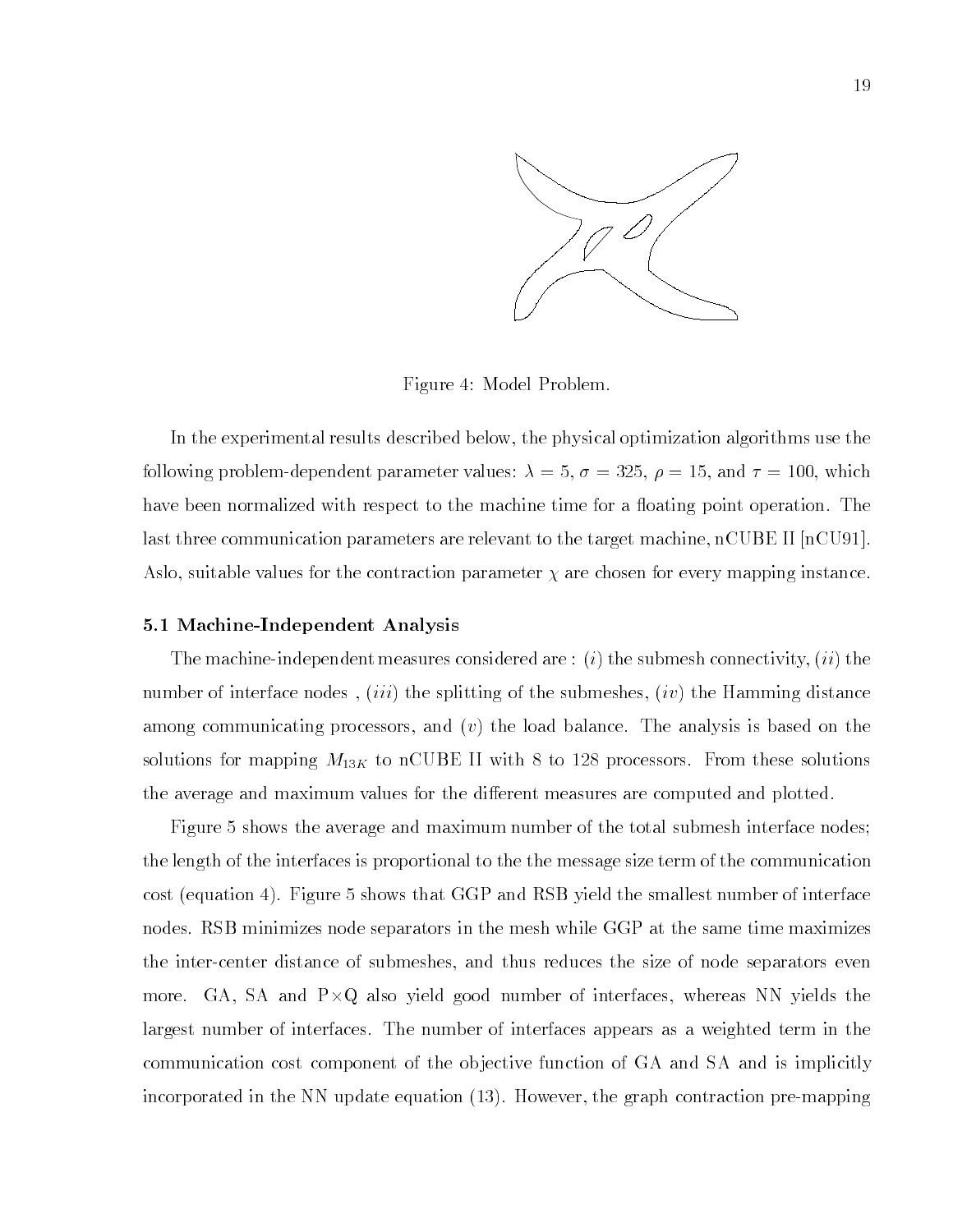20

step used for speeding-up the three physical optimization algorithms does increase the length of the submesh interfaces due to the ill-shaped (contracted) super-nodes it produces.



Figure 5: Average and maximum number of interface nodes for the mapping solution of  $M_{13K}.$ 

Figure 6 shows the average and maximum submesh connectivity; the total message latency is proportional to the submesh connectivity. Figure 6 indicates that GA, GGP and RSB yield very good connectivities. This is expected for GA since its objective function explicitly includes a signicant message latency cost (equation 4) The minimum node separator requirement sought by GGP and RSB seems to help in minimizing submesh connectivity for 2-D meshes. Figure 6 also shows that the connectivity values of NN are worse since NN does not account for connectivity in its update equation. P-Q and SA yield good connectivity values.

Figure 7 shows the average and maximum distances for messages among communicating processors; longer distances for messages in circuit-switching machines increase the probability of link-contention and thus increase the communication time [Bok90]. SA nad NN show very good distances since interprocessor distances are included in their ob jective functions with a large weight (see equation 5). P-Q, RSB, and GGP also show good distances,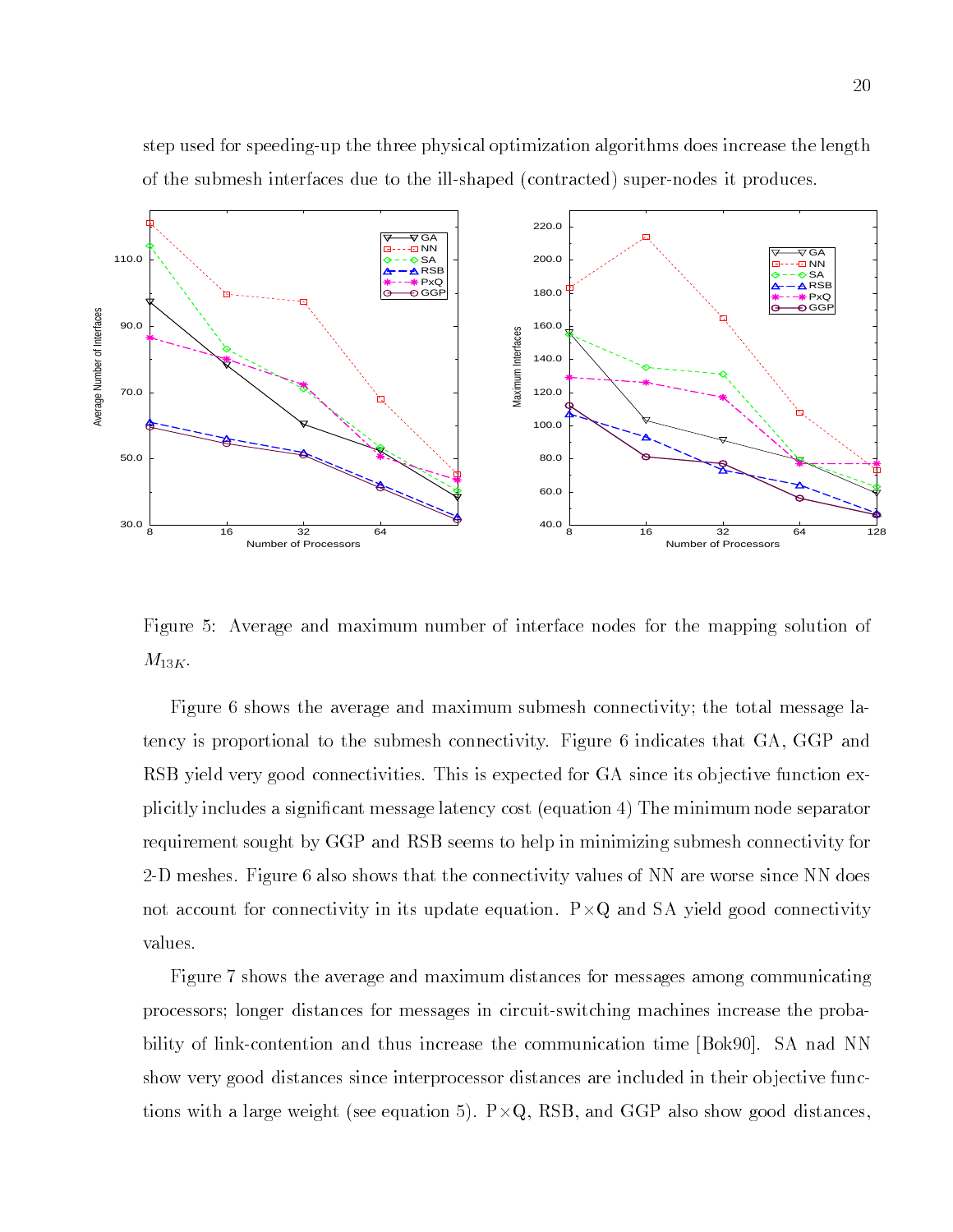

Figure 6: Average and maximum connectivity of the submeshes for the mapping solution of  $M_{13K}$ .

whereas GA's distances are acceptable. Note that interprocessor distances are included in the communication cost (equation 4) for GA with a reasonable weight.

Figure 8 gives the standard deviation of the number of nodes per submesh of  $M_{13K};\,M_{13K}$ is partitioned into 8 submeshes. The deviation values illustrate how well-balanced is the computational load. Clearly, P-RSB and GGP produce mapping that are perfectly load. Clearly,  $\alpha$ balanced since these algorithms first optimize this criterion. The three physical algorithms do not insist on perfect load balance. Instead, their aim is to minimize the total sum of both the computational load and communication cost. Although they do not produce mapping with large imbalances they offer a tradeoff between the computation load and the communication cost of the individual processors for the aim of minimizing the total workload of the slower processors.

Figure 9 shows two bar charts (for GA and RSB) for the four components of the total workload in each of the 8 processors to which the  $M_{13K}$  mesh is mapped. Figure 9 clearly shows that RSB produces perfect load balance regardless of the communication cost of the individual processors. However, GA often reduces the computational load when the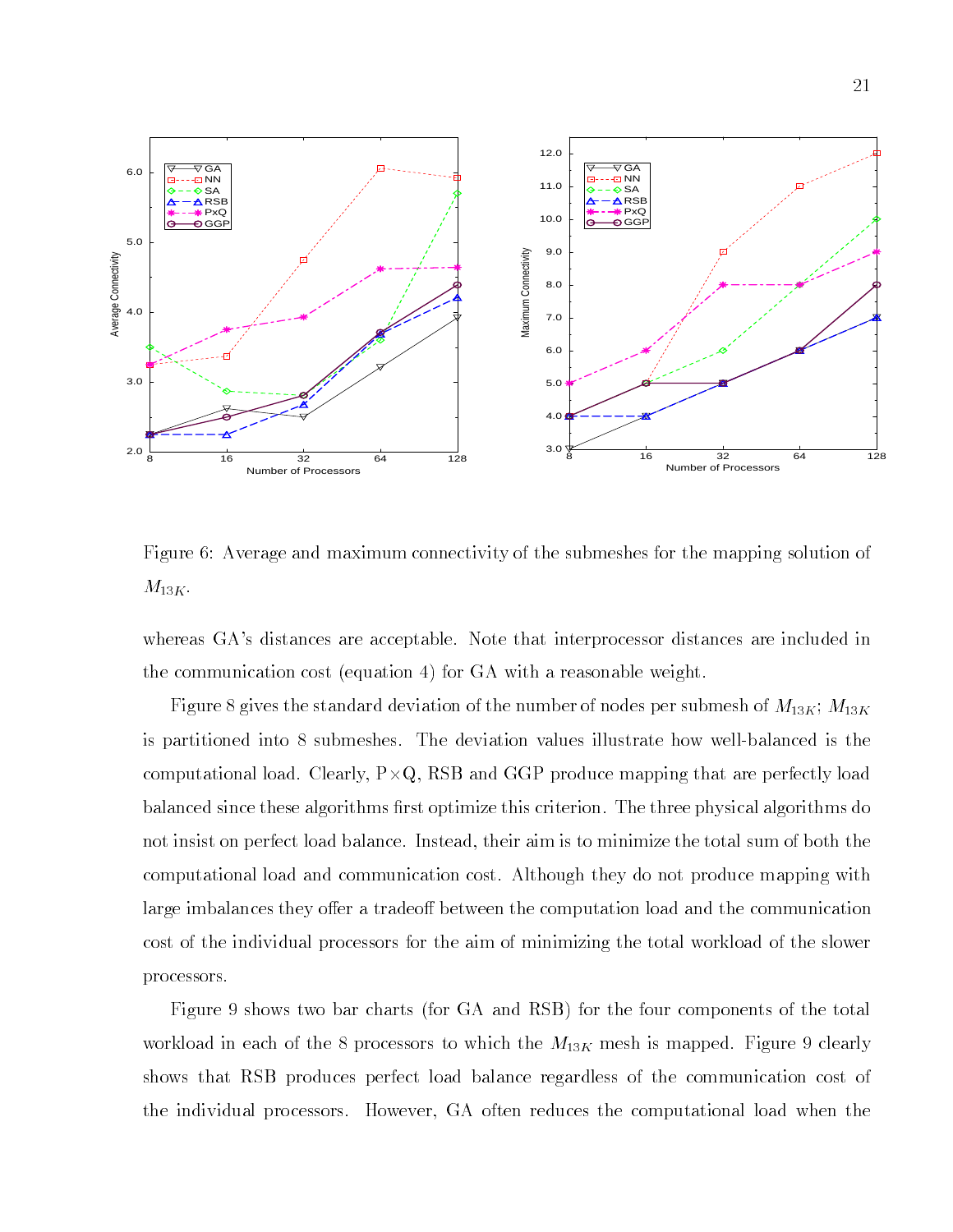

Figure 7: Average and maximum distances among the communicating processors for the mapping solution of  $M_{13K}$ .



Figure 8: Standard deviation of the number of nodes per submesh for  $P = 32$  and 64.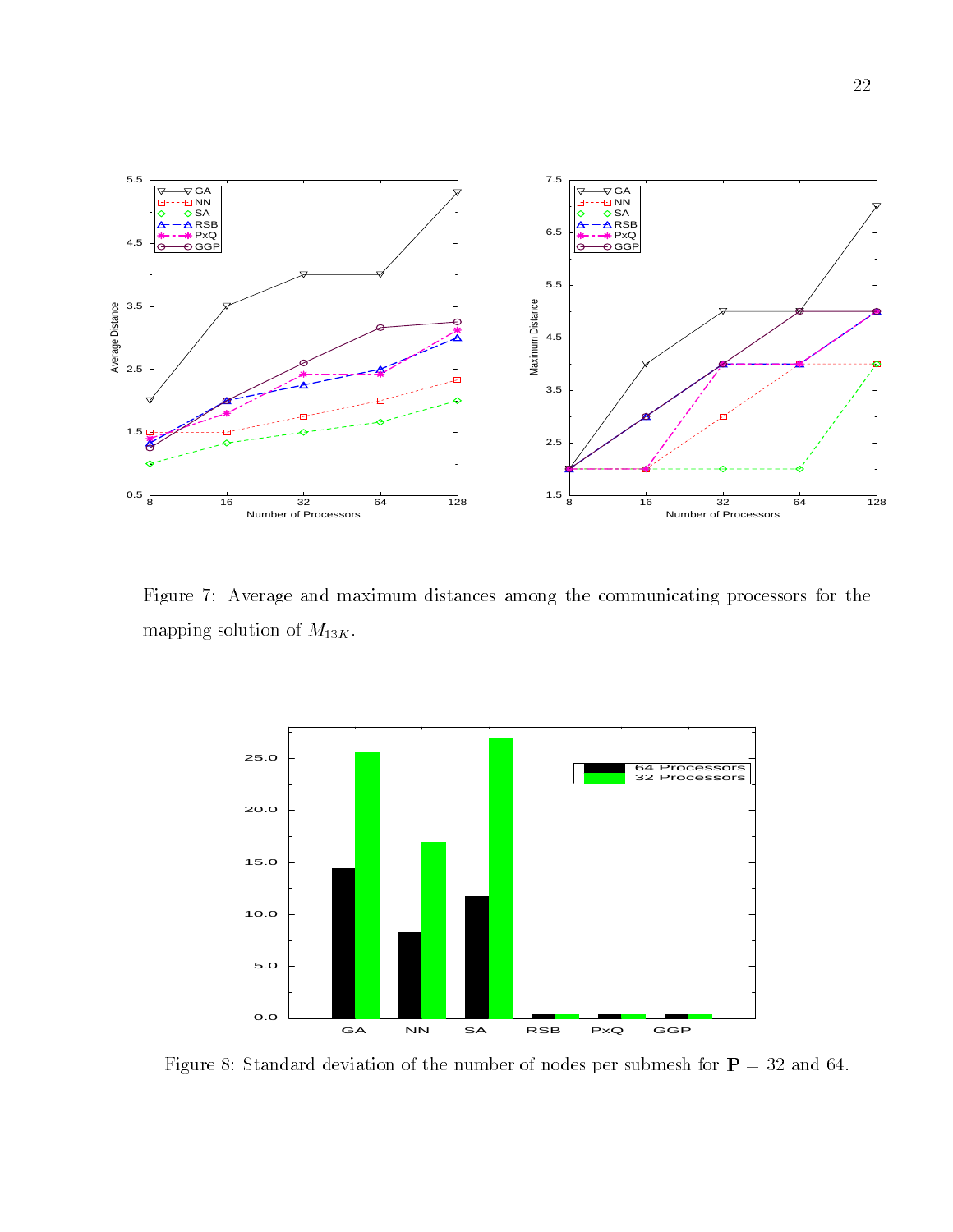

0.0

Figure 9: Bar charts for the connectivity, average distance, number of interfaces (divided by 25), and number of node (divided by 250) for GA (left) and RSB (right).

communication cost is large (eg. processors 2 and 3) and increases it when the communication cost is small (eg. processors 1 and 6). The SA and NN algorithms also involve such a tradeoff. On the other hand, P-Q and GGP have similar behavior to RSB.

Figures 10, and 11 show the submeshes produced by the six data mapping algorithms. These solutions show disconnected subdomains for NN, SA GA and P-Q, but not for GGP and RSB. GGP uses profit functions that try to prevent disconnectedness.

# 5.2 Machine-Dependent Analysis

-0.8 1.2 3.2 5.2 7.2

0.0

1.0

2.0

3.0

4.0

5.0

6.0

7.0

8.0

9.0

The machine-dependent measures are : the total elapsed execution time of the PDE solver  $(T_{solver})$  and the interprocessor communication time  $(T_{commuicate})$ . We have run the solver for  $M_{13K}$  using the mapping solutions on 32 and 64 processors.

Tables 1 and 2 present the maximum, average, standart deviation values for  $T_{solver}$  and  $T_{communicate}$ . The tables also show the IDs of the processors (in parenthesis) that have maximum  $T_{solver}$  and  $T_{communicate}$ . From these tables we observe the following : (1) The difference in maximum  $T_{solver}$  between the best and worst values is 15%, except for the NN

-0.8 1.2 3.2 5.2 7.2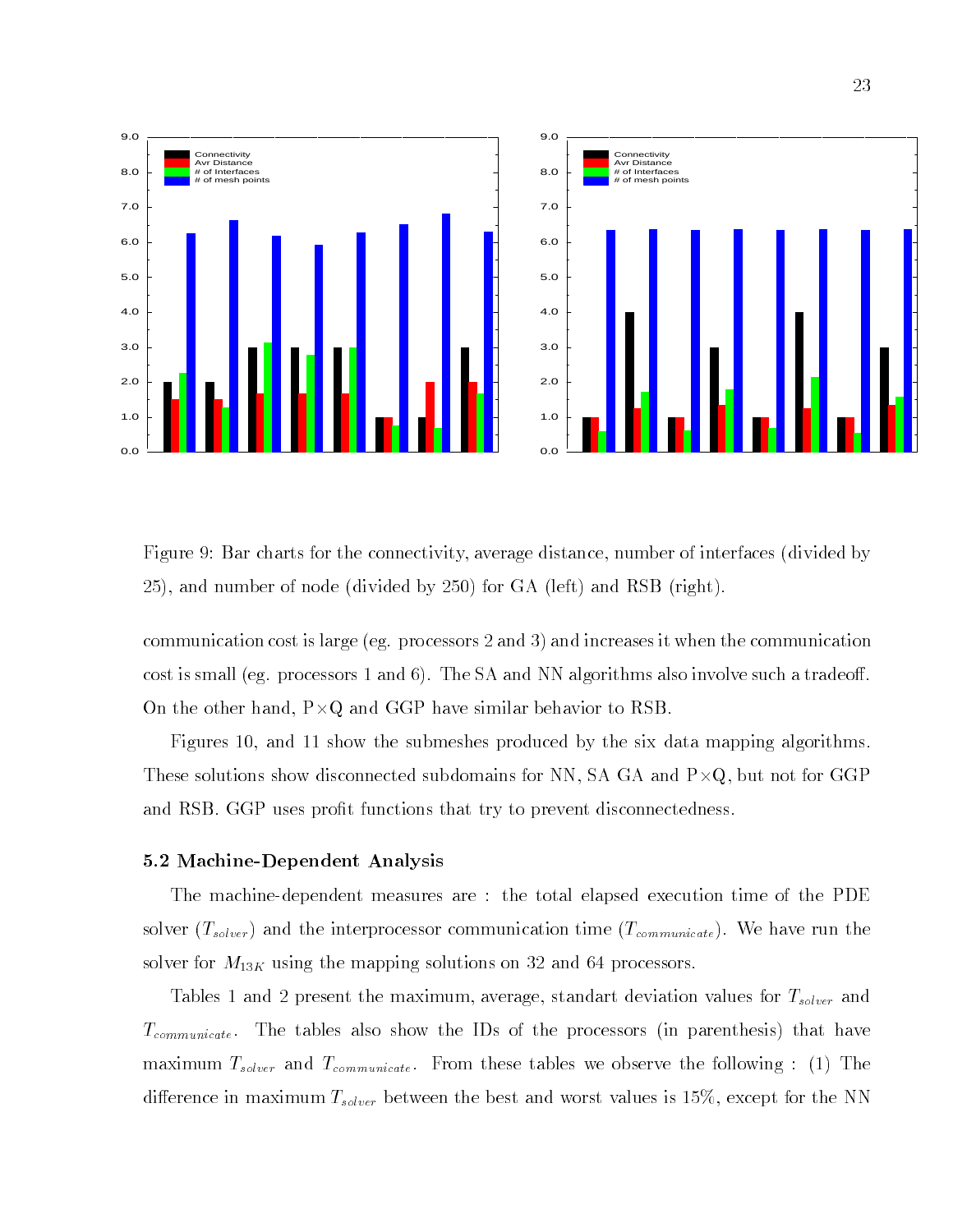Figure 10: 16 submetrial by the P-R (top right), German RSB (top right), German RSB (top right), German RSB (top right), German RSB (top right), German RSB (top right), German RSB (top right), German RSB (top right), Germ (bottom left) and the GA (bottom right) for the mesh  ${\cal M}_{13K}.$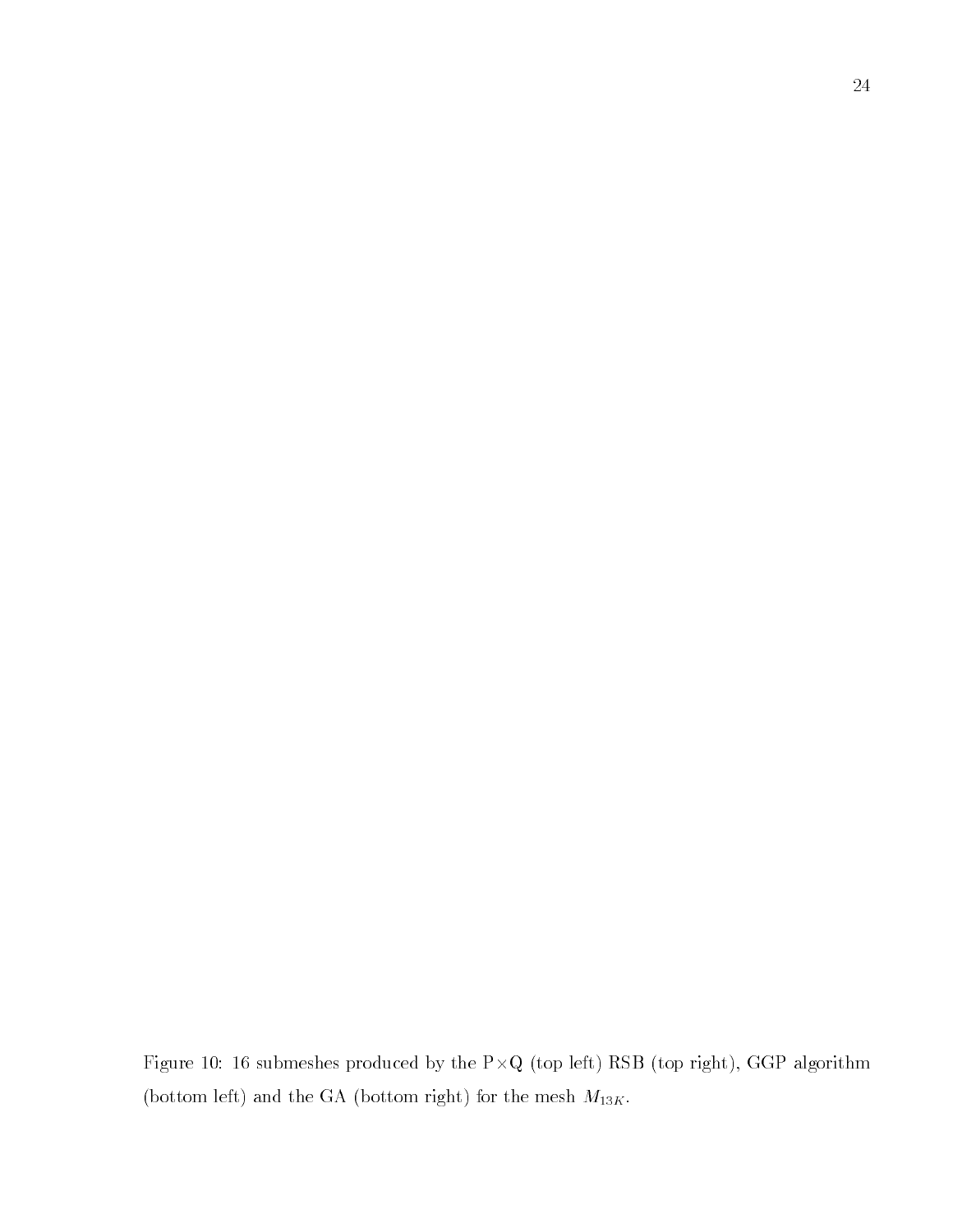Figure 11: 16 submeshes produced by the NN (left) and SA (right) for the mesh  $M_{13K}$ .

value on 64 processors (25%). (2) The processor with maximum  $T_{communicate}$  is not always the processor with maximum  $T_{solver}$  even for the algorithms with perfect load balance. According to the model (see equation 2) that is usually adopted in the literature, the processor with the maximum  $T_{communicate}$  is the slowest processor. In our experiments we see a deviation from this logic because of overheads due to imperfect work load (computation  $\&$  communication) balance and synchronization.

The first observation, the machine-independent analysis, and the fact that the  $P\times Q$ 's execution time is only few seconds, while all the other algorithms' execution time is between several minutes to several hours indicate that the P-Q is the most suitable algorithm for the sequential compile-time data mapping of 2-dimensional irregular meshes for the solution of PDE problems on distributed memory MIMD machines. The second observation indicates that the model (see equation 2) that is usually adopted in the literature is not complete. This model ignores the effects of link-contention as well as blocking (idle) time due to synchronization.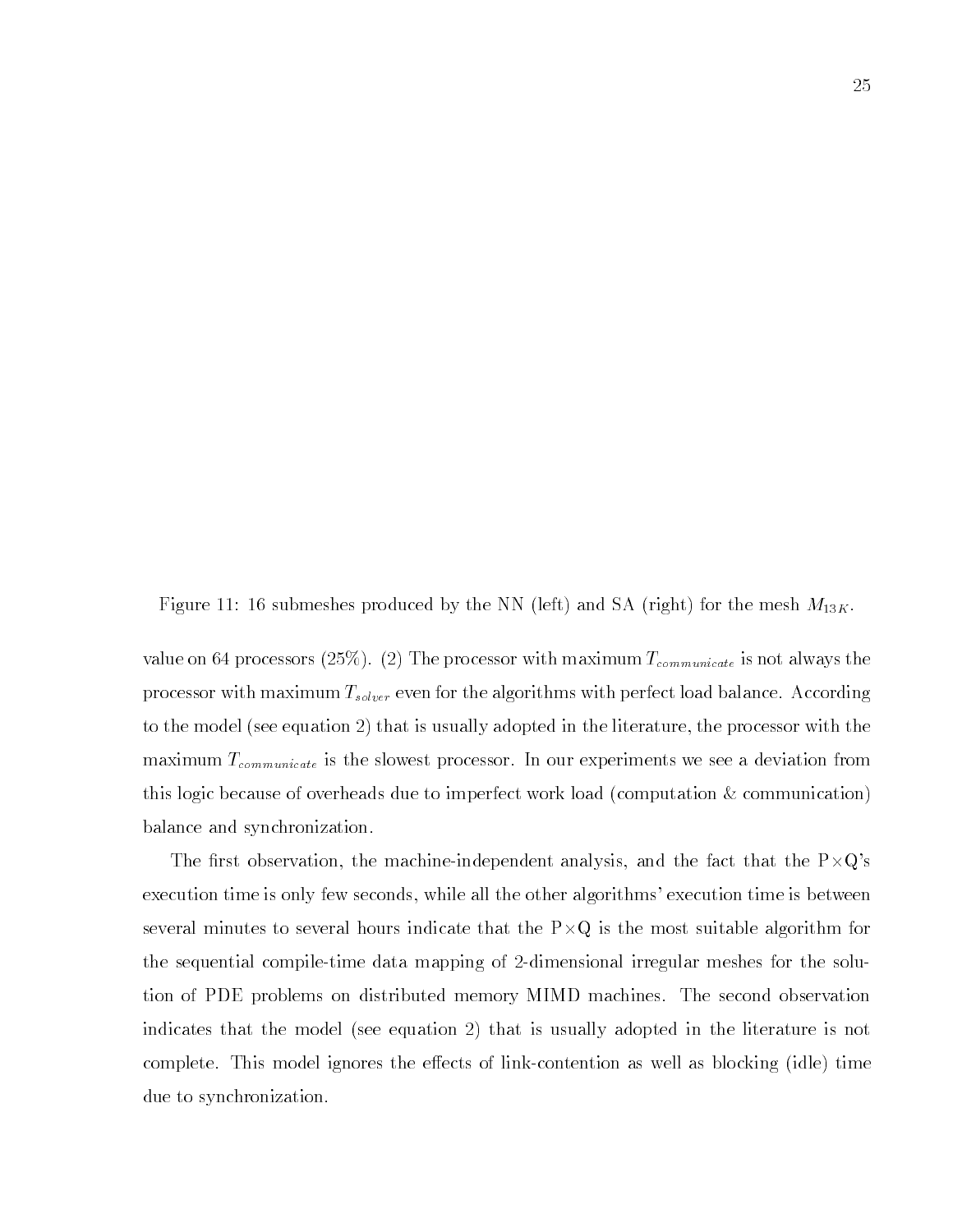| Elapsed Time | $P \times Q$ | <b>RSB</b> | GGP       | <b>NN</b> | <b>SA</b> | <b>GA</b> |
|--------------|--------------|------------|-----------|-----------|-----------|-----------|
| MAXIMUM      | 3.433(29)    | 3.421(28)  | 3.403(14) | 3.839(0)  | 3.697(24) | 3.610(0)  |
| MEAN-VAL     | 3.428        | 3.415      | 3.398     | 3.760     | 3.687     | 3.550     |
| STRD-DEV.    | 0.003        | 0.004      | 0.004     | 0.014     | 0.006     | 0.021     |
|              |              |            |           |           |           |           |
| Comm. Time   | $P \times Q$ | <b>RSB</b> | GGP       | <b>NN</b> | <b>SA</b> | <b>GA</b> |
| MAXIMUM      | 0.606(20)    | 0.844(28)  | 0.826(3)  | 1.289(29) | 1.347(7)  | 1.169(22) |
| MEAN-VAL     | 0.511        | 0.517      | 0.499     | 0.819     | 0.778     | 0.657     |
| STRD DEV.    | 0.105        | 0.160      | 0.162     | 0.230     | 0.294     | 0.279     |

Table 1: Elapsed & Communication Time for the the Model Problem on 32 processors.

Table 2: Elapsed & Communication Time for the the Model Problem on 64 processors.

|                | Elapsed Time                 | $P \times Q$ |           | <b>RSB</b> |          | GGP   | <b>NN</b>      | <b>SA</b> |           | <b>GA</b> |           |  |
|----------------|------------------------------|--------------|-----------|------------|----------|-------|----------------|-----------|-----------|-----------|-----------|--|
|                | MAXIMUM                      |              | 2.13(42)  |            | 1.94(56) |       | 1.90(15)       | 2.37(0)   | 1.95(47)  |           | 2.18(60)  |  |
|                | <b>MEAN-VAL</b><br>STRD-DEV. |              | 1.95      |            | 1.93     |       | 1.89           | 2.17      | 1.94      | 2.05      |           |  |
|                |                              |              | 0.044     |            | 0.002    |       | 0.002<br>0.034 |           | 0.002     |           | 0.027     |  |
|                |                              |              |           |            |          |       |                |           |           |           |           |  |
| Comm. Time     |                              | $P \times Q$ |           | <b>RSB</b> |          |       | GGP            | <b>NN</b> | <b>SA</b> |           | GA        |  |
| MAXIMUM        |                              |              | 0.777(42) | 0.734(48)  |          |       | 0.669(44)      | 0.958(19) | 0.755(56) |           | 0.993(33) |  |
| <b>AVERAGE</b> |                              |              | 0.470     |            | 0.465    | 0.423 |                | 0.657     | 0.473     |           | 0.582     |  |
| STRD-DEV.      |                              | 0.080        |           | 0.101      |          |       | 0.108          | 0.109     | 0.104     |           | 0.164     |  |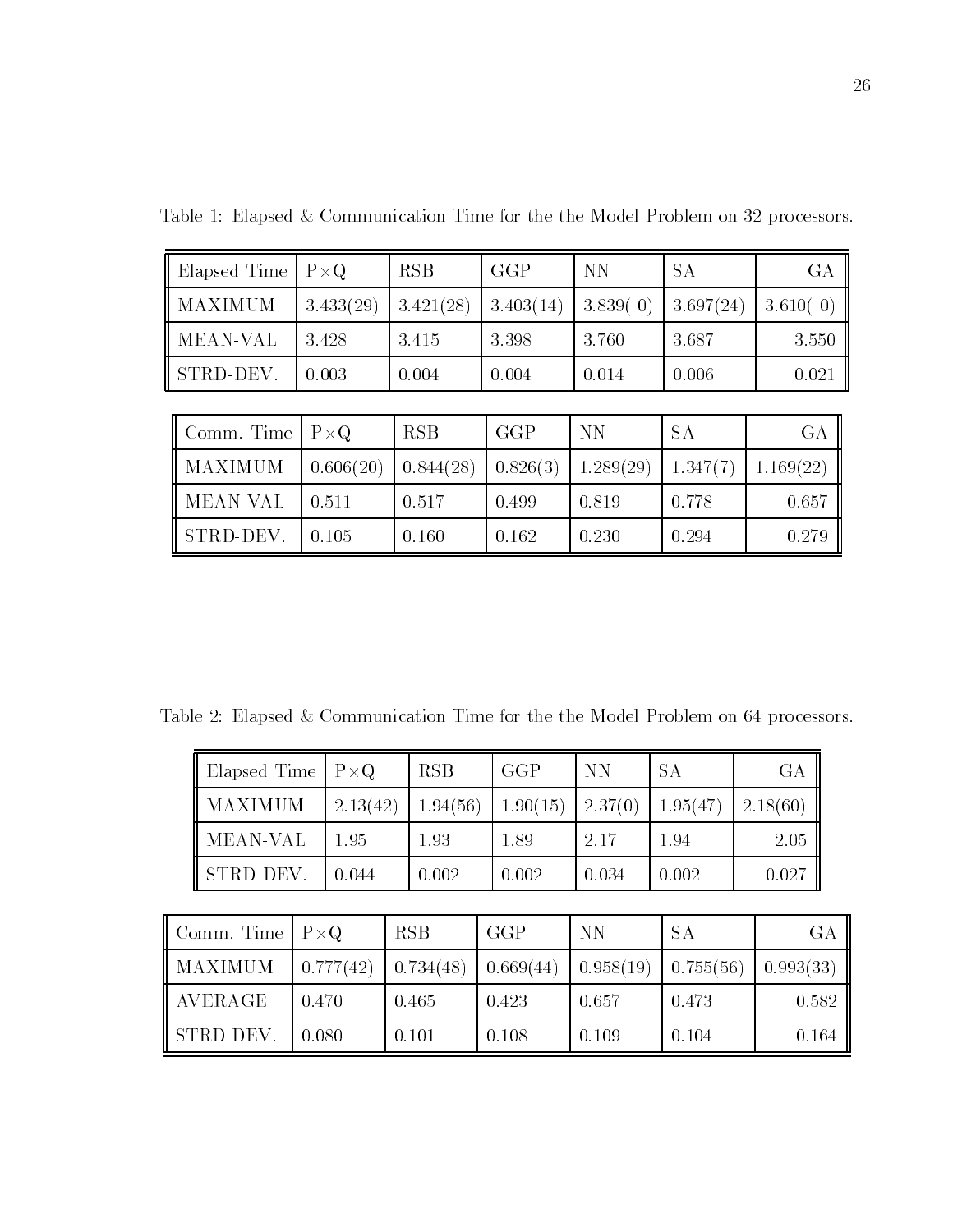# 6. SUMMARY OF RESULTS

Based on the results described in Section 5, Table 3 summarizes the ma jor properties of the six mapping algorithms. Note that the table reflects the quality and timings of the contracted graphs for NN, SA and GA.

## 7. CONCLUSIONS

We have presented performance evaluation results for six mapping algorithms used for PDE computations on irregular 2-dimensional meshes. The experiment results are concerned with the performance s of the algorithms for eight measures. The properties of the algorithms are summarized in table 3 which can be used for selecting a mapping algorithm that suits different application requirements. For example, for applications where the same mesh is used many times, mapping algorithms with slower execution time and better solution quality can be chosen.

However, we have found that the machine-dependent performances of the algorithms do not differ by a great amount. Further, Table 3 shows that the algorithms that satisfy the mapping criteria to a better degree are slow (eg. GGP, RSB) and involve intricate parameter-dependence (eg. GA, SA). These findings, for sequential ab initio mapping of  $2-4$ dimensional meshes, together with greedy algorithms based algorithms based algorithms based algorithms based algorithms based algorithms based algorithms based algorithms based algorithms based algorithms based algor on Cuthill-McKee ordering schemes [Chr93], [Far88] let us recomment that the very fast and simple P-2 mapping algorithm. The process of the process of the process of the process of the process of the p

## 7. ACKNOWLEDGMENTS

The authors thank Horst Simon for providing the RSB code. Also, they thank Pelayia Varodoglu and Elaine ..... for her comments and proofreading of the manuscript. The first author is grateful to John Rice and Elias Housis for their helpful discussions on the data mapping problem. The 64 processor nCUBE II at Purdue University was used for the performance evaluation.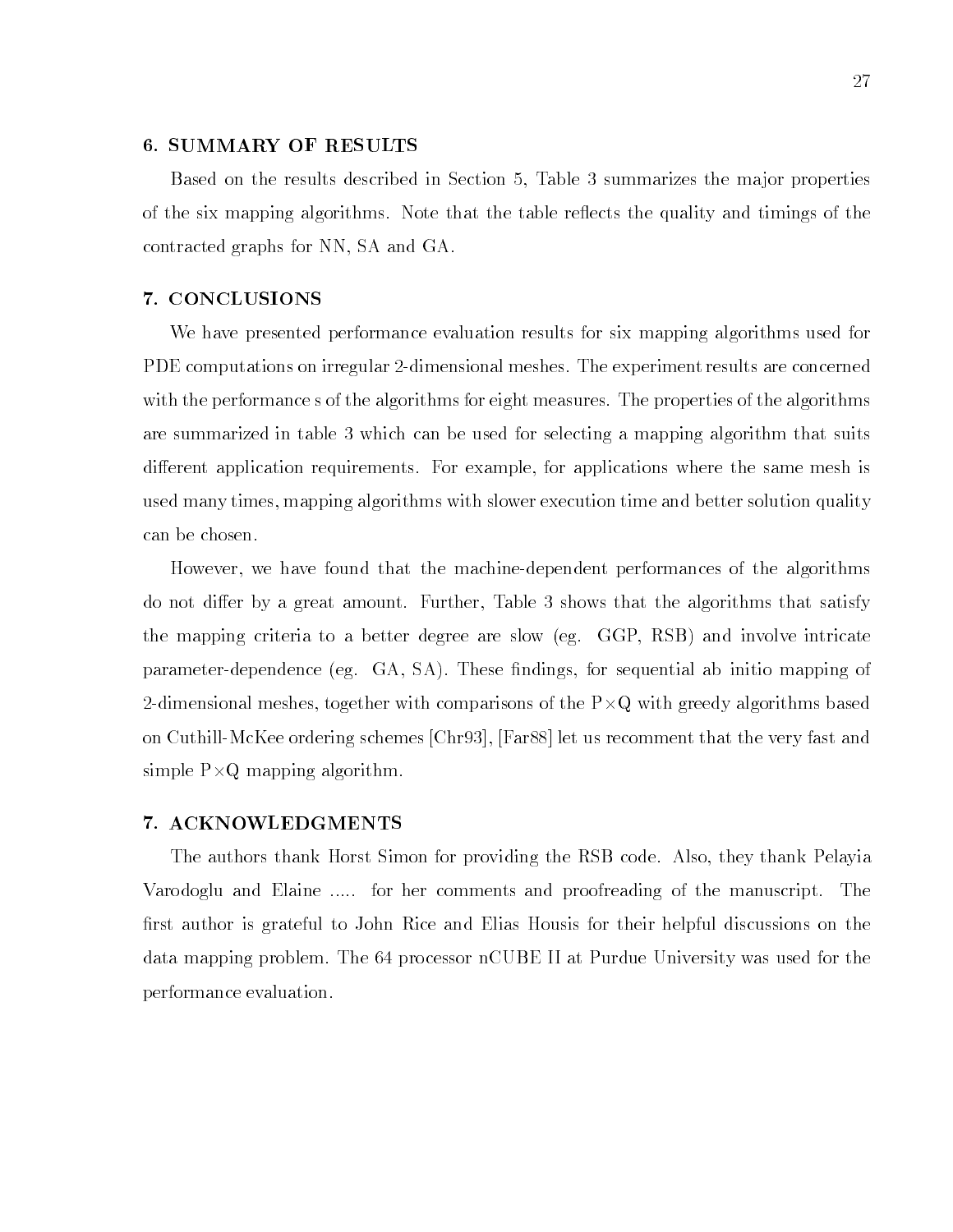Table 3: Summary of Results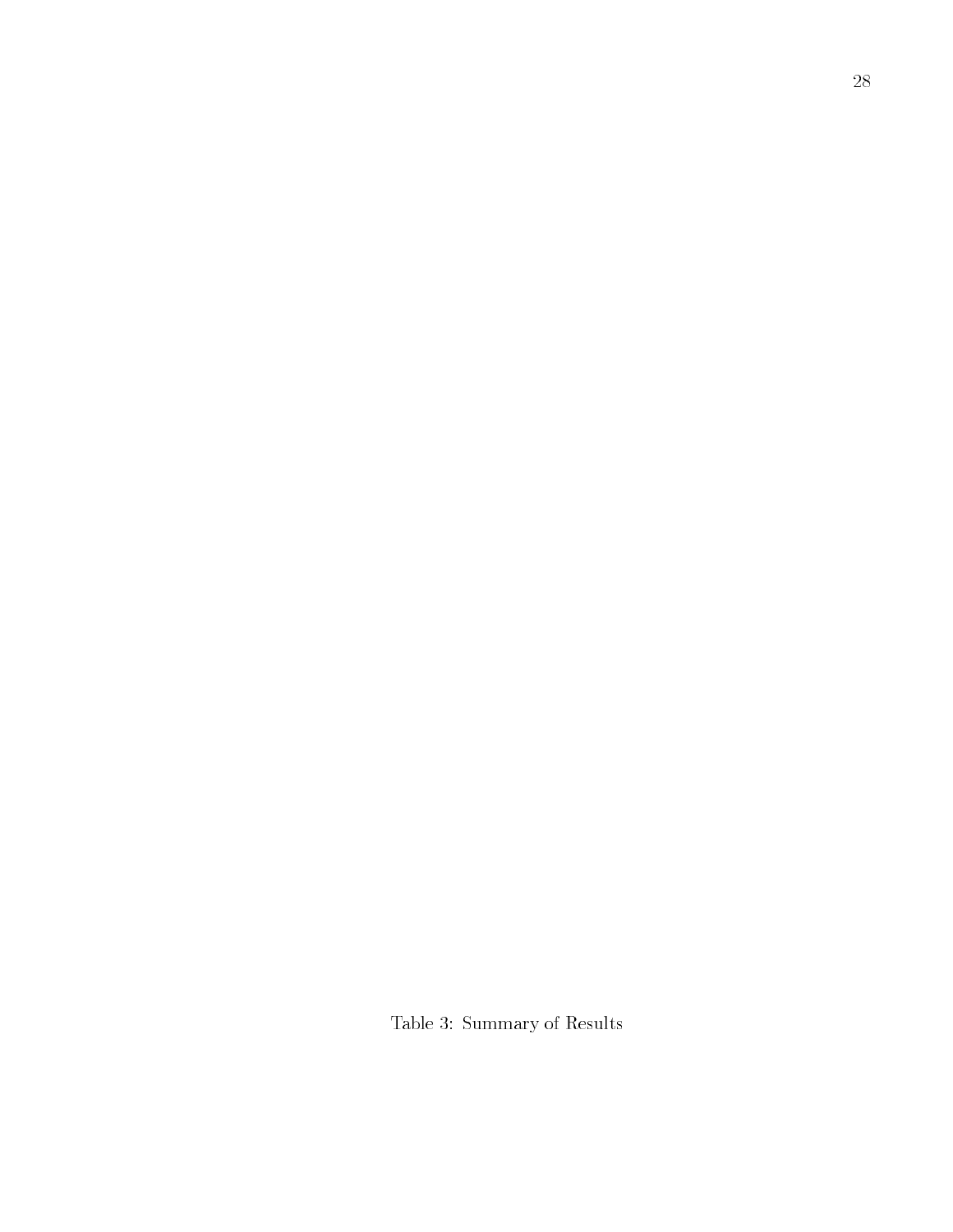# References

- [BB87] M. Berger, S. Bokhari. A partitioning strategy for nonuniform problems on multiprocessors. IEEE Trans. Computers, C-36, 5 (May), pp. 570-580, 1987.
- [Bok81] Shahid H. Bokhari. On the mapping problem. IEEE Transactions on Computers,  $(3):207 - 213, 1981.$
- [Bok90] Shahid Bokhari. Communication overhead on the Intel iPSC-860 hypercube. Technical Report NAS1-18605, NASA, 1990.
- [CHENHR89] N. P. Chrisochoides, C. E. Houstis, S. K. Kortesis E. N. Houstis, and J. R. Rice. Automatic load balanced partitioning strategies for PDE computations. In E. N. Houstis and D. Gannon, editors, *Proceedings of International Conference on Supercom*puting, pages  $99-107$ . ACM Press, 1989.
- [CHH90] N. P. Chrisochoides, C. E. Houstis, and E. N. Houstis. Geometry based mapping strategies for PDE computation. In E. N. Houstis and D. Gannon, editors, *Proceedings of* International Conference on Supercomputing, pages 115-127. ACM Press, 1961.
- [CHENH+ 91] N. P. Chrisochoides, C. E. Houstis, P. N. Papachiou E. N. Houstis, S. K. Kortesis, and J. R. Rice. Domain decomposer: A software tool for mapping PDE computations to parallel architectures. In R. Glowinski et al., editors, Domain Decomposition Methods for Partial Differential Equations IV, pages  $341-357$ , SIAM Publications, 1991.
- [CHK<sup>+</sup> 92] N. P. Chrisochoides, E.N. Houstis, S.B. Kim, M.K. Samartzis, and J.R. Rice. Parallel iterative methods. In Advances in Computer Methods for Partial Differential Equations VII, (R. Vichnevetsky. D. Knight and G. Richter, eds) IMACS, New Brunswick, NJ, pages 134-141, 1992.
- [CAHH92] N. P. Chrisochoides, M. Aboelaze, E. N. Houstis, and C. E. Houstis. The parallelization of some level 2 and 3 BLAS operations on distributed memory machines. In Advances in Computer Methods for Partial Differential Equations VII, (R. Vichnevetsky. D. Knight and G. Richter, eds) IMACS, New Brunswick, NJ, pages 119-126, 1992.
- [CR92] N. P. Chrisochoides, J. R. Rice. Partitioning heuristics for PDE computations based on parallel hardware and geometry characteristics. In Advances in Computer Methods for Partial Differential Equations VII, (R. Vichnevetsky, D. Knight and G. Richter, eds) IMACS, New Brunswick, NJ, pages 127-133, 1992.
- [Chr92] N. P. Chrisochoides. On the Mapping of PDE Computations to Distributed Memory MIMD Machines. CSD-TR-92-101, Computer Science Department, Purdue University, W. Lafayette IN, 1992.
- [Chr93] N. P. Chrisochoides, Elias Houstis and John Rice. Mapping Algorithms and Software Environment for Data Parallel PDE Iterative Solvers Special Issue of the Journal of Parallel and Distributed Computing on Data-Parallel Algorithms and Programming, Vol 21, No 1, pp  $75-95$ , April, 1994.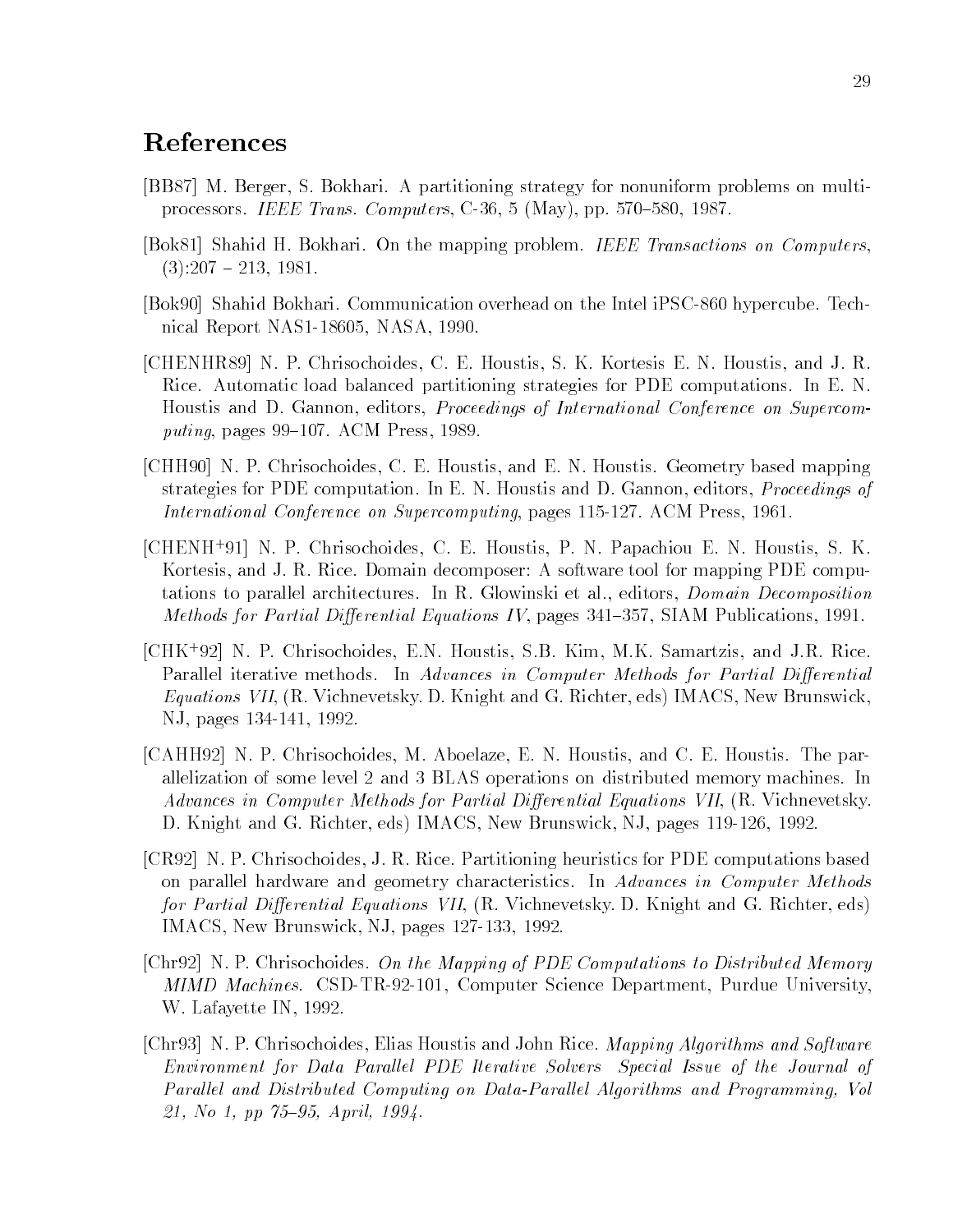- [KR91] J. De Keyser, D. Roose. A software tool for load balanced adaptive multiple grids on distributed memory computers. Sixth Distributed Memory Computing Conference, April 1991, pp. 22-128.
- [DG89] K. Dragon, J. Gustafson. A low cost hypercube load-balance algorithm. 4th Conf. Hypercube Concurrent Computers, and Applications, 583–590, 1989.
- [Erc88] F. Ercal. Heuristic Approaches To Task Allocation For Parallel Computing. Ph.D. thesis, Ohio State University, 1988.
- [Far88] C. Farhat. A simple and efficient automatic fem domain decomposer. *Computers* and Structures, 28:579-602, 1988.
- [FOS88] J. Flower, S. Otto, and M. Salana. Optimal mapping of irregular finite element domains to parallel processors. Parallel Computers and Their Impact on Mechanics, 86:239– 250, 1988.
- [FF88] G. C. Fox, W. Furmanski. Load balancing loosely synchronous problems with a neural network. 3rd Conf. Hypercube Concurrent Computers, and Applications, 241–278, 1988.
- [Fox91b] G. C. Fox. Physical computation. Concurrency Practice and Experience, Dec., 627-654. 1991b.
- [FJL88] G. C. Fox, M. Johnson, G. Lyzenga, S. Otto, J. Salmon and D. Walker Solving problems on concurrent processors. Prentice Hall, New Jersey, 1988.
- [Fox86a] G. C. Fox. A graphical approach to load balancing and sparse matrix vector multiplication on the hypercube. In *Proceedings of IMA Institute* (M. Schultz, editor), pages 37-51. Springer-Verlag, 1986.
- [Fox86b] G. C. Fox. A review of automatic load balancing and decomposition methods for the hypercube. In Proceedings of the IMA Institute  $(M.$  Schultz, editor), pages 63–76. Springer-Verlag, 1986.
- [Fox91] G. C. Fox. The architecture of problems and portable parallel software systems. Technical Report SCCS-134, NPAC, Syracuse University, 1991.
- [FYK87] Kunio Fukunaga, Shoichiro Yamada, and Tamotsu Kasai. Assignment of job modules onto array processors. IEEE Transactions on Circuits and Systems,  $C{-}36(7):888{-}891$ , 1987.
- [GJ79] Michael R. Gary and David S. Johnson. Computers and Intractability, A Guide to the Theory of NP-Completeness. W. H. Freeman and Company, San Francisco, 1979.
- [Gol89] D. E. Goldberg. Genetic Algorithms in Search, Optimization and Machine Learning. Addison-Wesley. 1989.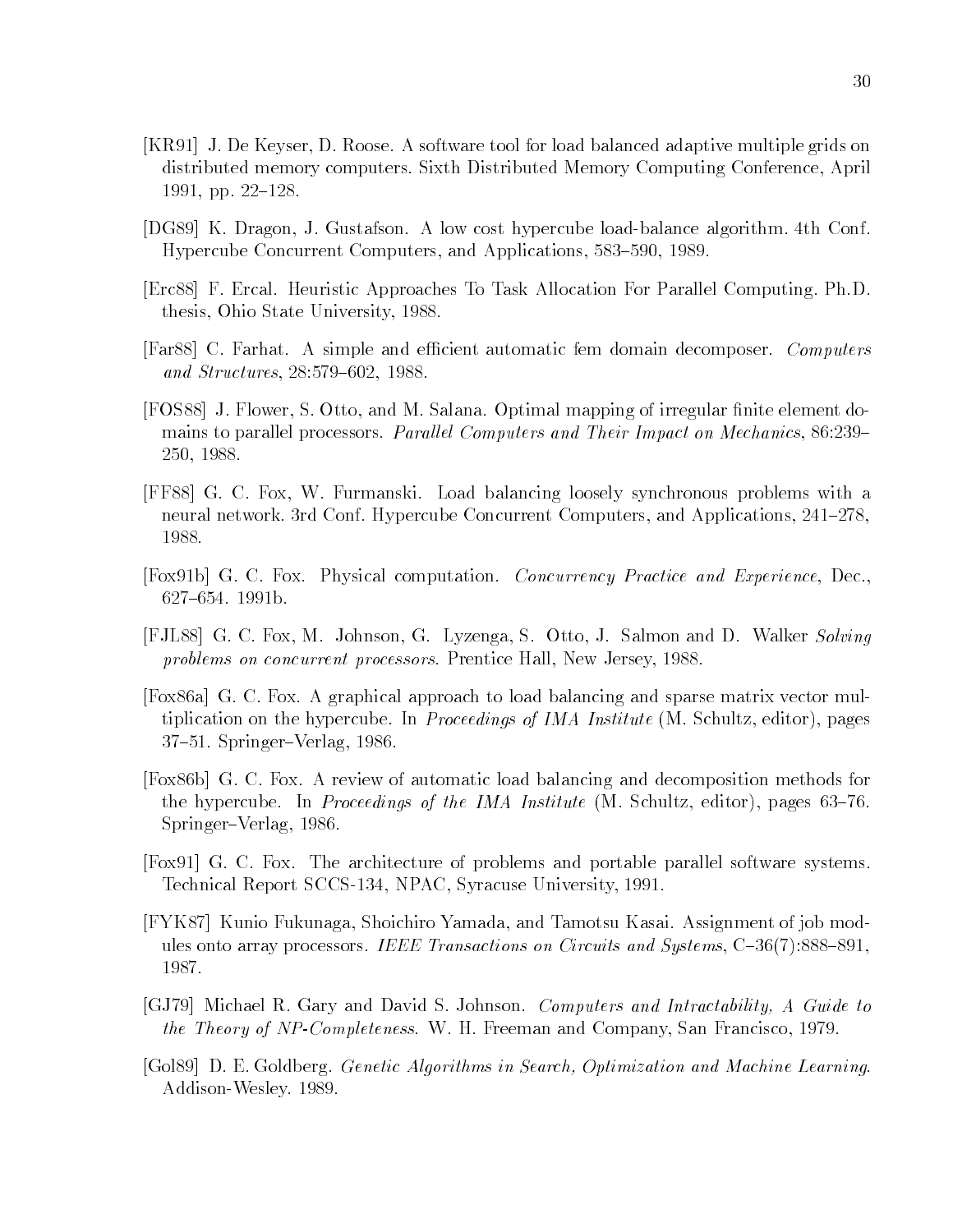- [Got81] Satoshi Goto. An efficient algorithm for the two-dimensional placement problem in electrical circuit layout. *IEEE Transactions on Circuits and Systems*,  $\text{CAS}-28:12-18$ , 1981.
- [S92] W. S. Hammond *Mapping Unstructured Grid Computations to Massively Parallel* Computers. PhD thesis, Computer Science Department, Rensselaer Polytechnic Institute, Troy, NY, 1992.
- [Hey90] A. J. G. Hey. Concurrent supercomputing in Europe. 5th Distributed Memory Computing Conf., 639-646. 1990.
- [HRC+ 90] E. N. Houstis, J. R. Rice, N. P. Chrisochoides, H. C. Karathanasis, P. N. Papachiou, M. K. Samartzis, E. A. Vavalis, Ko-Yang Wang, and S. Weerawarana. //ELLPACK: A numerical simulation programming environment for parallel MIMD machines. In Proceedings of Supercomputing '90 (J. Sopka, editor), pages  $97-107$ . ACM Press, 1990.
- [HKB90] E. N. Houstis, S. K. Kortesis, and H. Byun. A workload partitioning strategy for PDEs by a generalized neural network. Technical Report CSD-TR-934, Department of Computer Sciences, Purdue University, 1990.
- [Hop82] J. J. Hopfield. Neural networks and physical systems with emergent collective computational abilities. Proceedings of the National Academy of Sciences,
- [HY81] L.A. Hageman and D.M. Young. Applied Iterative Methods. New York, 1981.
- [KGV83] S. Kirkpatrick, C. Gelatt, and M. Vecchi. Optimization by simulated annealing.  $Science, 220:671-680, 1983.$
- [KL70] B. W. Kernighan and S. Lin. An efficient heuristic procedure for partitioning graphs. The Bell System Technical Journal, Feb.,  $291 - 307$ , 1970.
- [KRYG82] D.R. Kincaid, J.R. Respess, D.M. Young, and R.G. Grimes. ITPACK 2C: a Fortran package for solving large sparse linear systems by adaptive accelerated iterative methods. ACM Transactions on Mathematical Software,  $6:302-322$ , 1982.
- [1] S-Y Lee, J. K. Aggarwal. A mapping strategy for parallel processing. IEEE Trans. on Computers, Vol. C-36, No.4, April,  $433-442$ . 1987.
- [MF91] Nashat Mansour and Geoffrey Fox. A Hybrid Genetic Algorithm for Task Allocation in Multicomputers. International Conference on Genetic Algorithms, pp 466-473, July 1991, Morgan Kaufmann Publishers.
- [MF92] Nashat Mansour and Geoffrey Fox. Allocating Data to Multicomputer Nodes by Physical Optimization Algorithms for Loosely Synchronous Computations. Concurrency: Practice and Experience, Vol. 4, Number 7, pp 557-574, October 1992.
- [MPCF93] N. Mansour, R. Ponnusamy, A. Choudhary, and G. Fox. Graph Contraction for Physical Optimization Methods: A Quality-Cost Tradeoff for Mapping Data on Parallel Computers. International Supercomputing Conference, Japan, July 1993, ACM Press.